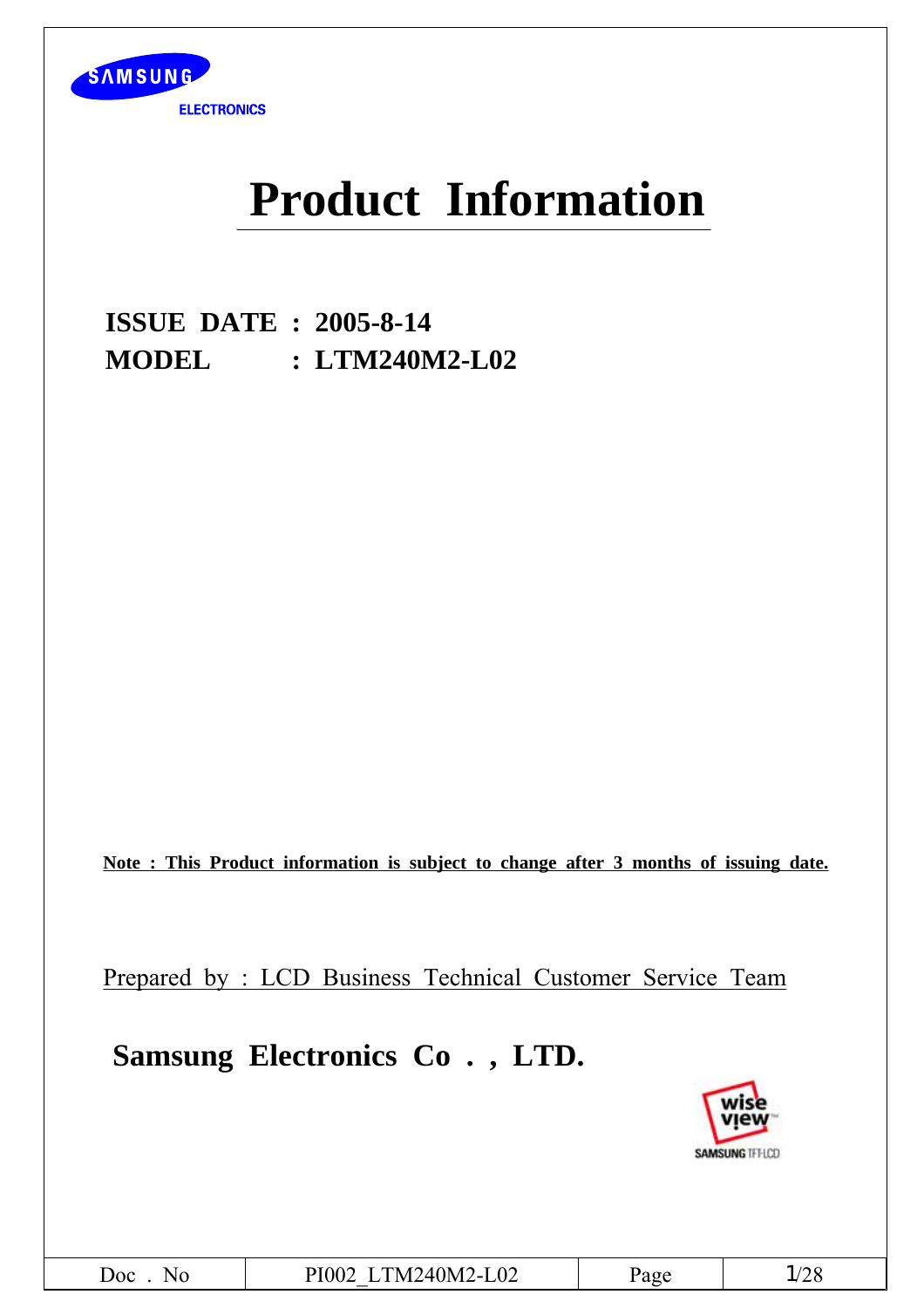### **Contents**

| General Description                                                  | ---------------------------(3)      |
|----------------------------------------------------------------------|-------------------------------------|
| 1. Absolute Maximum Ratings                                          | --------------------------(4)       |
| 1.1 Absolute ratings of environment                                  |                                     |
| 1.2 Electrical Absolute Ratings                                      |                                     |
| 2. Optical Characteristics                                           | --------------------------------(6) |
| 3. Electrical Characteristics                                        | --------------------------- (11)    |
| 3.1 TFT LCD Module                                                   |                                     |
| 3.2 Back-light Unit                                                  |                                     |
| 4. Block Diagram                                                     | --------------------------- (15)    |
| 4.1 TFT LCD Module                                                   |                                     |
| 4.2 Back-light Unit                                                  |                                     |
| 5. Input Terminal Pin Assignment                                     | ---------------------------(16)     |
| 5.1 Input Signal & Power                                             |                                     |
| 5.2 LVDS Interface                                                   |                                     |
| 5.3 Back-light Unit                                                  |                                     |
| 5.4 Input Signals, Basic Display Colors and Gray Scale of Each Color |                                     |
| 6. Interface Timing                                                  | ---------------------------- (20)   |
| 6.1 Timing Parameters (DE only mode)                                 |                                     |
| 6.2 Timing Diagrams of Interface Signal (DE only mode)               |                                     |
|                                                                      |                                     |
| 6.3 Power ON/OFF Sequence                                            |                                     |
| 6.4 V <sub>pp</sub> Power Dip Condition                              |                                     |
| 6.5 LVDS Input Characteristics                                       |                                     |
| 7. Outline Dimension                                                 | ---------------------------(25)     |
| 8. General Precaution                                                | (27)<br>-----------------------     |
| 8.1 Handling                                                         |                                     |
| 8.2 Storage                                                          |                                     |
| 8.3 Operation                                                        |                                     |
| 8.4 Others                                                           |                                     |
|                                                                      |                                     |
|                                                                      |                                     |
|                                                                      |                                     |
|                                                                      |                                     |
|                                                                      |                                     |
|                                                                      |                                     |
|                                                                      |                                     |

| Doc<br>N <sub>0</sub> | PI002 LTM240M2-L02 | Page | 2/28 |
|-----------------------|--------------------|------|------|
|                       |                    |      |      |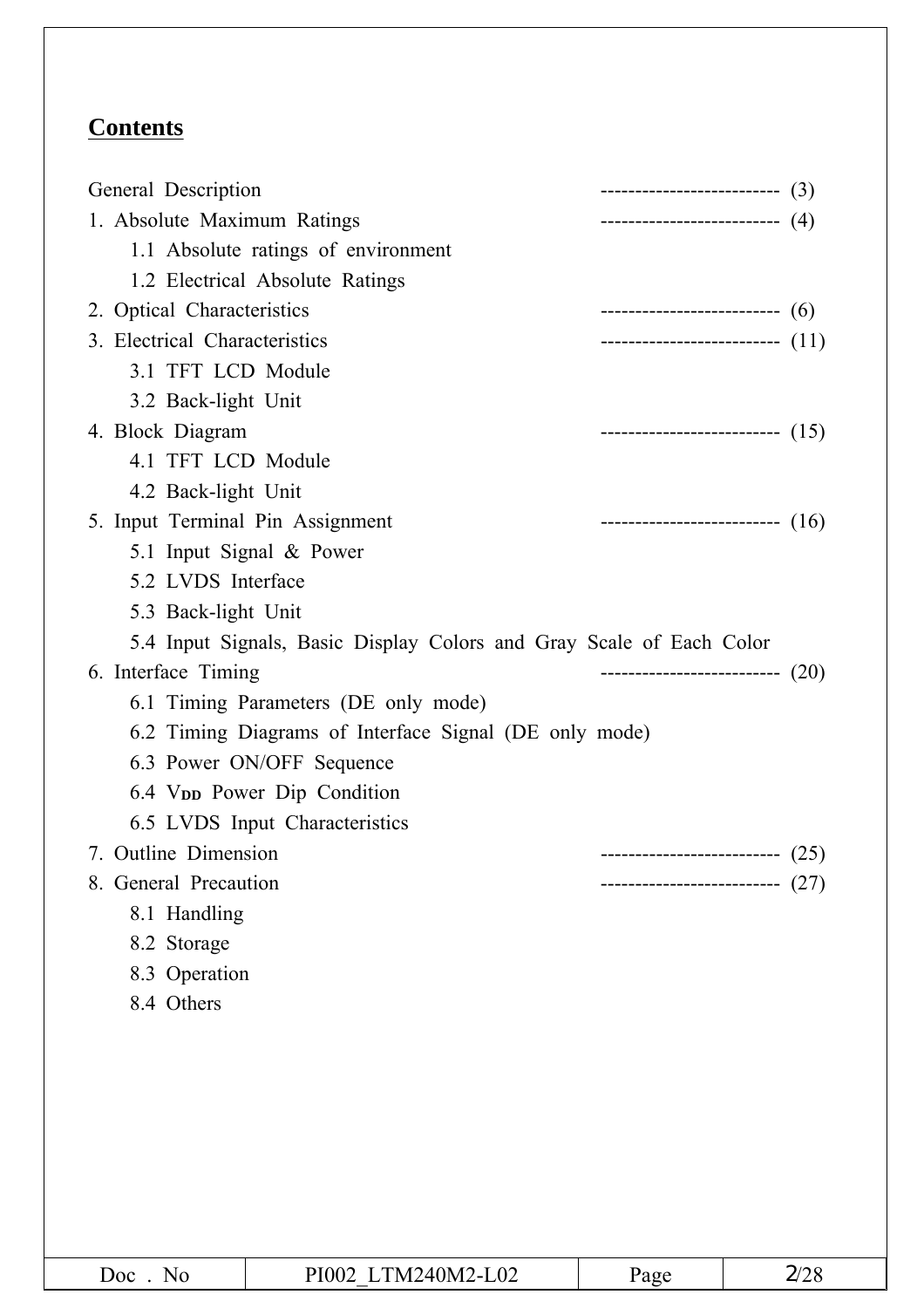#### **General Description**

#### **\* Description**

LTM240M2-L02 is a color active matrix TFT (Thin Film Transistor) liquid crystal display (LCD) that uses amorphous silicon TFTs as switching devices. This model is composed of a TFT LCD panel, a driver circuit and a back-light system. The resolution of a 24.0" contains 1920 x 1200 pixels and can display up to 16.7 million colors with wide viewing angles of 89° or higher in all directions.(Vertical viewing angle : 178°, Horizontal viewing angle : 178°)

#### **\* Features**

- High contrast ratio, high aperture structure
- S-PVA (Super Patterned Vertical Alignment) mode
- Wide viewing angle
- High speed response
- WUXGA (1920 x 1200 pixels) resolution
- Low power consumption
- U-type 6 CCFTs (Cold Cathode Fluorescent Tube)
- DE (Data Enable) mode
- LVDS (Low Voltage Differential Signaling) interface (2pixel/clock)
- RoHS compliance
- Pb-free compliance

#### **\* Applications**

Workstation & desktop monitors

Display terminals for AV application products

Monitors for industrial machine and medical appliances

\* If the module is used to other applications besides the above, please contact SEC in advance.

#### **\* General information**

| Items             | Specification                       | Unit   | <b>Note</b> |
|-------------------|-------------------------------------|--------|-------------|
| Display area      | 518.4(H) $x324.0(V)$                | mm     |             |
| Driver element    | a-Si TFT active matrix              |        |             |
| Display colors    | $16.7M$ (true 8-bit)                | colors |             |
| Number of pixels  | 1920 x 1200                         | pixel  |             |
| Pixel arrangement | RGB vertical stripe                 |        |             |
| Pixel pitch       | $0.270(H) \times 0.270(W)$          | mm     |             |
| Display mode      | Normally Black                      |        |             |
| Surface treatment | Haze $44\%$ , Hard - coating $(3H)$ |        |             |
|                   |                                     |        |             |
| $Doc$ No          | PI002 LTM240M2-L02                  | Page   | 3/28        |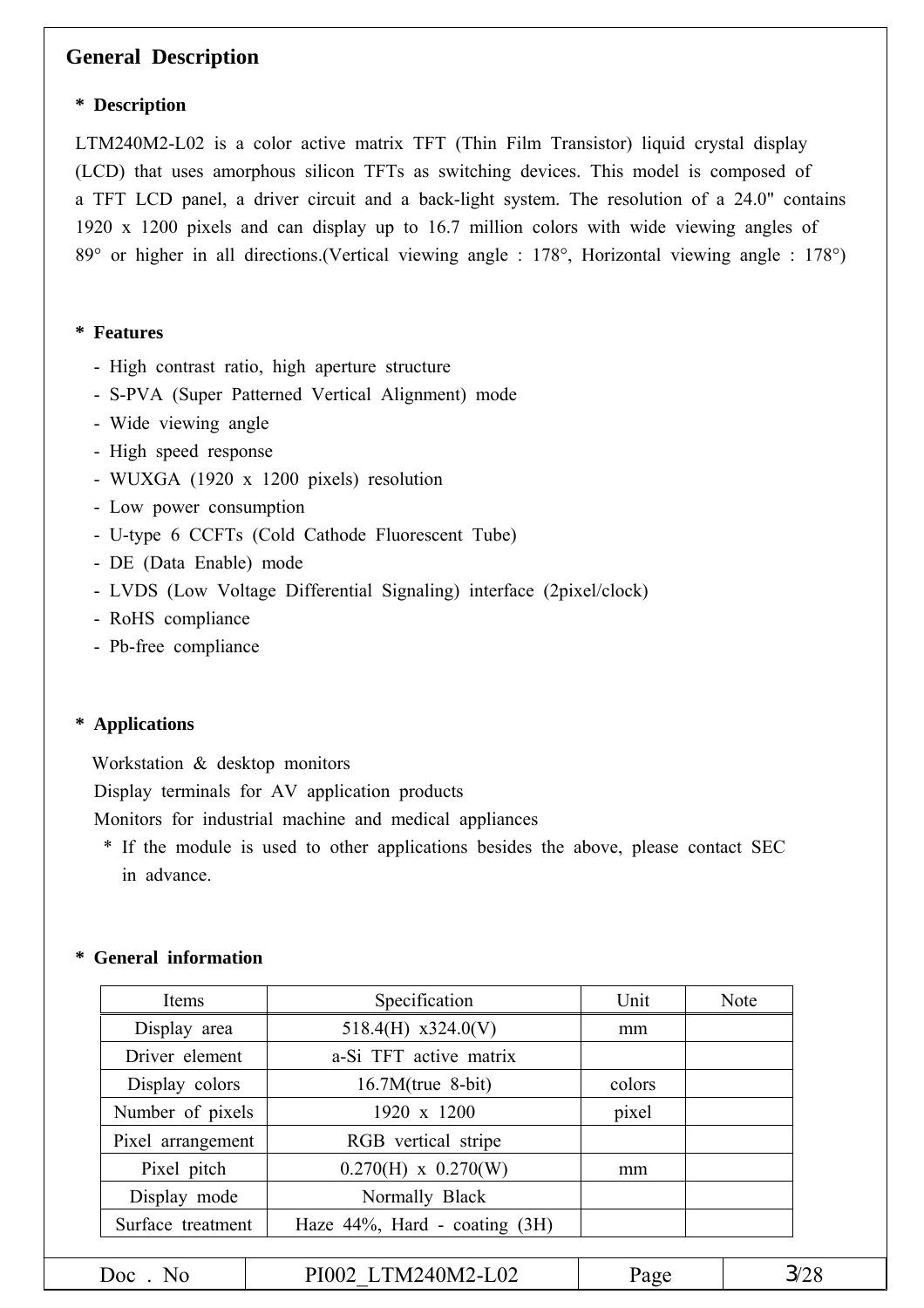#### **\* Mechanical information**

| Item   |               | Min. | Typ.                     | Max.  | Note |
|--------|---------------|------|--------------------------|-------|------|
| Module | Horizontal(H) | -    | 546.4                    | -     | mm   |
|        | Vertical(V)   | -    | 352.0                    | -     | mm   |
| size   | Depth(D)      |      | $\overline{\phantom{a}}$ | 36.3  | mm   |
| Weight |               | -    | -                        | 3,250 | g    |

#### **1. Absolute Maximum Ratings**

1.1 Absolute ratings of environment

| Item                                                 | Symbol             | Min.                     | Max. | Unit | Note    |
|------------------------------------------------------|--------------------|--------------------------|------|------|---------|
| Storage temperature                                  | $T_{\mathrm{STG}}$ | $-20$                    | 65   |      | (1)     |
| Operating temperature<br>(Glass surface temperature) | <b>TOPR</b>        | 0                        | 60   |      | (1)     |
| Shock $($ non - operating $)$                        | Snop               |                          | 50   | G    | (2),(4) |
| Vibration (non - operating                           | Vnop               | $\overline{\phantom{a}}$ | 1.5  | G    | (3),(4) |

Note (1) Temperature and relative humidity range are shown in the figure below. 90 % RH Max. (40 °C  $\geq$  Ta)

Maximum wet-bulb temperature at 39 °C or less. (Ta > 40 °C) No condensation.

- (2) 11ms, sine wave, one time for  $\pm X$ ,  $\pm Y$ ,  $\pm Z$  axis
- (3) 10-300 Hz, Sweep rate 10min, 30min for X,Y,Z axis
- (4) At vibration and shock test, the fixture which holds the module to be tested has to be hard and rigid enough so that the module would not be twisted or bent by the fixture.

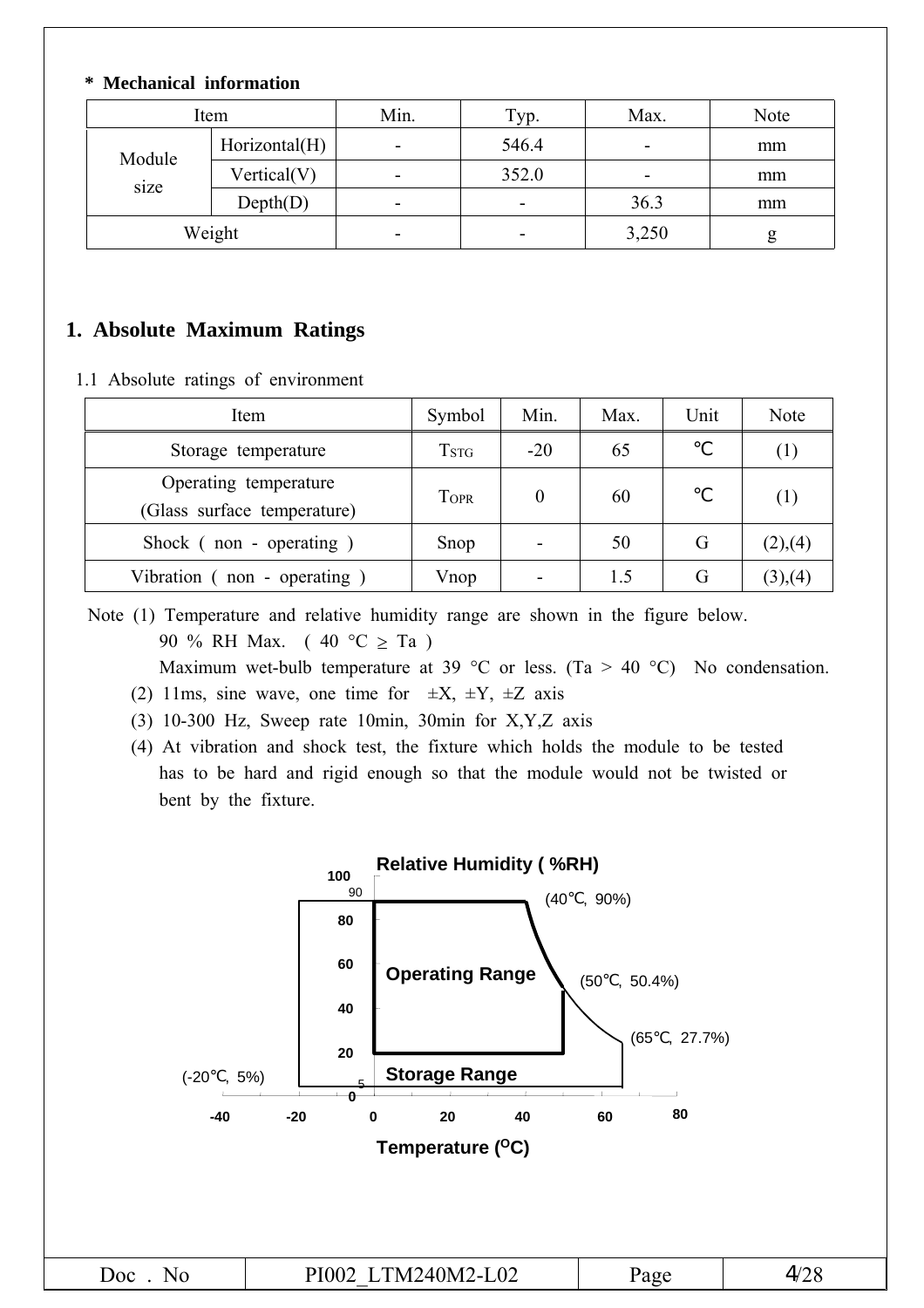#### 1.2 ELECTRICAL ABSOLUTE RATINGS

#### (1) TFT LCD Module  $(Vss = GND = 0 V)$

| ltem                 | Symbol | Min.       | Max. | Unit | Note |
|----------------------|--------|------------|------|------|------|
| Power Supply Voltage | Vdd    | $V$ ss-0.5 |      |      |      |

Note (1) Within Ta (  $25 \pm 2$  °C)

#### (2) BACK-LIGHT UNIT  $(Ta = 25 \pm 2^{\circ}C)$

| Item           | Symbol | Min. | Max. | Unit. | Note     |
|----------------|--------|------|------|-------|----------|
| Lamp Current   |        | 5.0  | 7 በ  | mArms | 1),( $2$ |
| Lamp Frequency | fL     | 40   | 80   | kHz   |          |

Note (1) Permanent damage to the device may occur if maximum values are exceeded. Functional operation should be restricted to the conditions described under Normal Operating Conditions.

(2) Specified values are for a single lamp. (Refer to the Note (1) in the page 12 for further information.)

|--|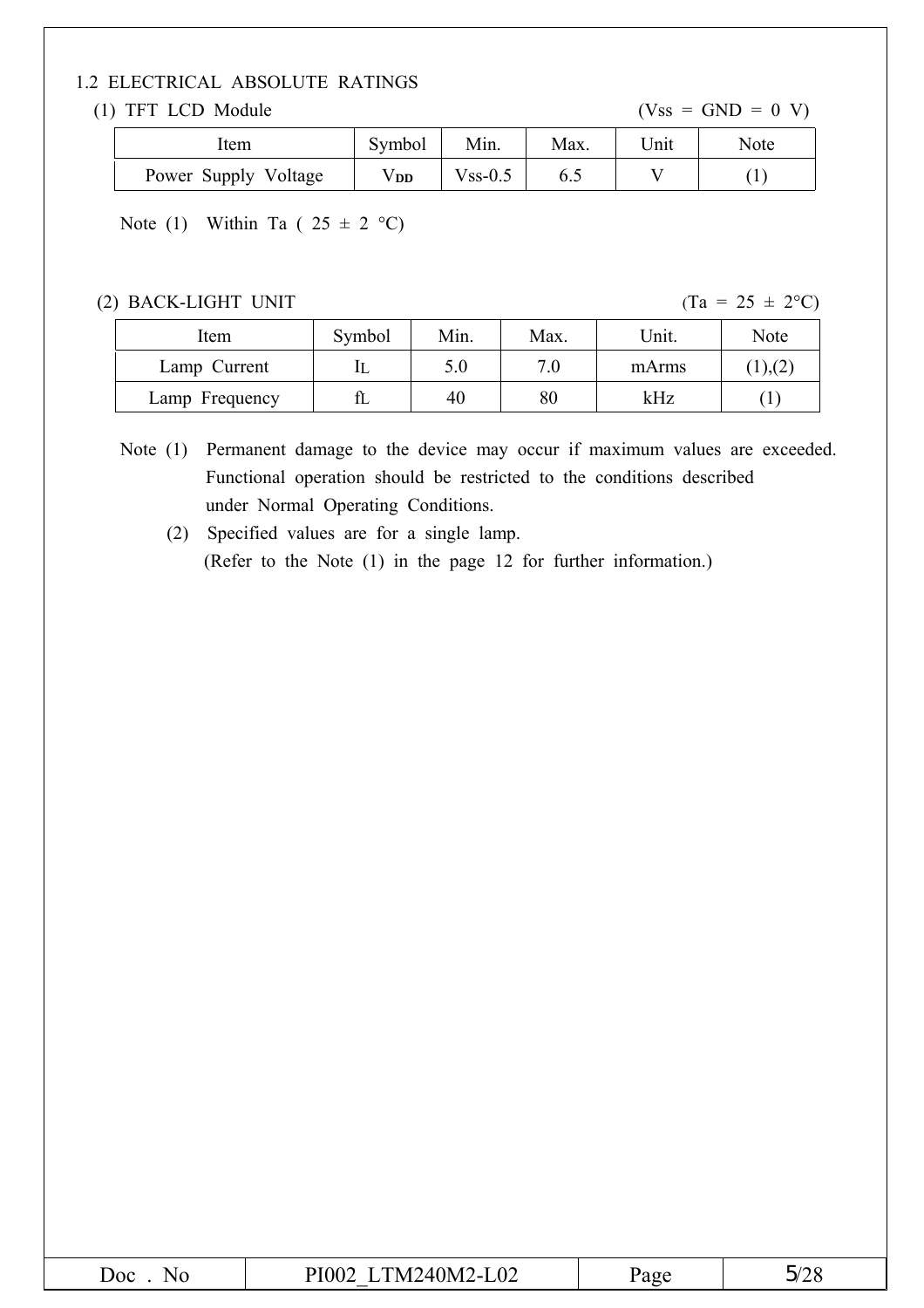#### **2. Optical Characteristics**

The following items are measured under stable conditions. The optical characteristics should be measured in a dark room or equivalent state with the methods shown in Note (1).

Measuring equipment : TOPCON BM-5A, BM-7, PHOTO RESEARCH PR650 Eldim EZ-Contrast

(Inverter Freq. : 50kHz)  $*$  Ta = 25  $\pm$  2°C, VDD=5V, fv= 60Hz, f<sub>DCLK</sub>=77MHz, IL = 6.0mArms

| Item                                       |        | Symbol        | Condition                                             | Min.                         | Typ.                     | Max.                         | Unit          | Note                |  |
|--------------------------------------------|--------|---------------|-------------------------------------------------------|------------------------------|--------------------------|------------------------------|---------------|---------------------|--|
| Contrast Ratio<br>(Center of screen)       |        | C/R           |                                                       | $\overline{\phantom{a}}$     | 1000                     | $\overline{\phantom{a}}$     |               | (3)<br>BM-5A        |  |
| Response                                   | On/Off | $T_R + T_F$   |                                                       | $\overline{\phantom{a}}$     | 16                       | $\blacksquare$               |               | (5)                 |  |
| Time                                       | G to G | $T_{G-G,avg}$ |                                                       | -                            | 8                        | $\blacksquare$               | msec          | $BM-7$              |  |
| Luminance of White<br>(Center of screen)   |        | YL            |                                                       | $\overline{\phantom{a}}$     | 500                      | $\blacksquare$               | cd/m2         | (6)<br>BM-5A        |  |
|                                            |        | Rx            |                                                       |                              | 0.640                    |                              |               |                     |  |
|                                            | Red    | Ry            |                                                       |                              | 0.330                    |                              |               |                     |  |
|                                            |        | Gx            | Gy                                                    | 0.300                        |                          |                              |               |                     |  |
| Color                                      | Green  |               |                                                       | 0.608                        |                          |                              |               |                     |  |
| Chromaticity<br>(CIE 1931)                 |        | Bx            | Normal                                                |                              | 0.150                    |                              |               |                     |  |
|                                            | Blue   | By            | $\begin{array}{c} \phi = 0 \\ \theta = 0 \end{array}$ |                              | 0.060                    |                              |               |                     |  |
|                                            |        | Wx            |                                                       |                              | 0.313                    |                              |               |                     |  |
|                                            | White  | Wy            | Viewing                                               |                              | 0.329                    |                              |               | (7)                 |  |
|                                            | Red    | Ru'           | Angle                                                 |                              | 0.451                    |                              |               | <b>PR650</b>        |  |
|                                            |        | Rv'           | 0.523                                                 |                              |                          |                              |               |                     |  |
| Color<br>Green<br>Chromaticity             | Gu'    |               |                                                       | 0.124                        |                          |                              |               |                     |  |
|                                            | Gv'    |               |                                                       | 0.564                        |                          |                              |               |                     |  |
| (CIE 1976)                                 |        | Bu'           |                                                       |                              |                          | 0.175                        |               |                     |  |
|                                            | Blue   | Bv'           |                                                       |                              | 0.158                    |                              |               |                     |  |
|                                            |        | Wu'           |                                                       |                              | 0.198                    |                              |               |                     |  |
|                                            | White  | Wv'           |                                                       |                              | 0.468                    |                              |               |                     |  |
| Color<br>Grayscale<br>Linearity            | White  | $\Delta u'v'$ |                                                       |                              | 0.011                    |                              |               | (9)<br><b>PR650</b> |  |
|                                            | Hor.   | $\theta$ L    |                                                       | -                            | 89                       | $\qquad \qquad -$            |               |                     |  |
|                                            |        | $\theta$ R    | $CR \ge 10$                                           |                              | 89                       | $\blacksquare$               |               |                     |  |
|                                            | Ver.   | $\phi$ H      |                                                       |                              | 89                       | -                            |               |                     |  |
| Viewing                                    |        | $\phi$ L      |                                                       | $\qquad \qquad \blacksquare$ | 89                       |                              |               | (8)                 |  |
| Angle                                      | Hor.   | $\theta$ L    |                                                       | $\overline{\phantom{a}}$     | 75                       | $\blacksquare$               | Degrees       | BM-5A               |  |
|                                            |        | $\theta$ R    | $CR \ge 100$                                          | $\overline{\phantom{0}}$     | 75                       | $\qquad \qquad \blacksquare$ |               |                     |  |
|                                            |        | $\phi$ H      |                                                       | $\overline{a}$               | 65                       | $\qquad \qquad \blacksquare$ |               |                     |  |
| Ver.                                       |        | $\phi$ L      |                                                       | $\overline{\phantom{a}}$     | 65                       | $\overline{\phantom{a}}$     |               |                     |  |
| <b>Brightness Uniformity</b><br>(9 Points) |        | Buni          |                                                       | $\overline{\phantom{a}}$     | $\overline{\phantom{a}}$ | 25                           | $\frac{0}{0}$ | (4)<br>BM-5A        |  |
| Doc. No                                    |        |               | PI002 LTM240M2-L02                                    |                              |                          | Page                         |               | 628                 |  |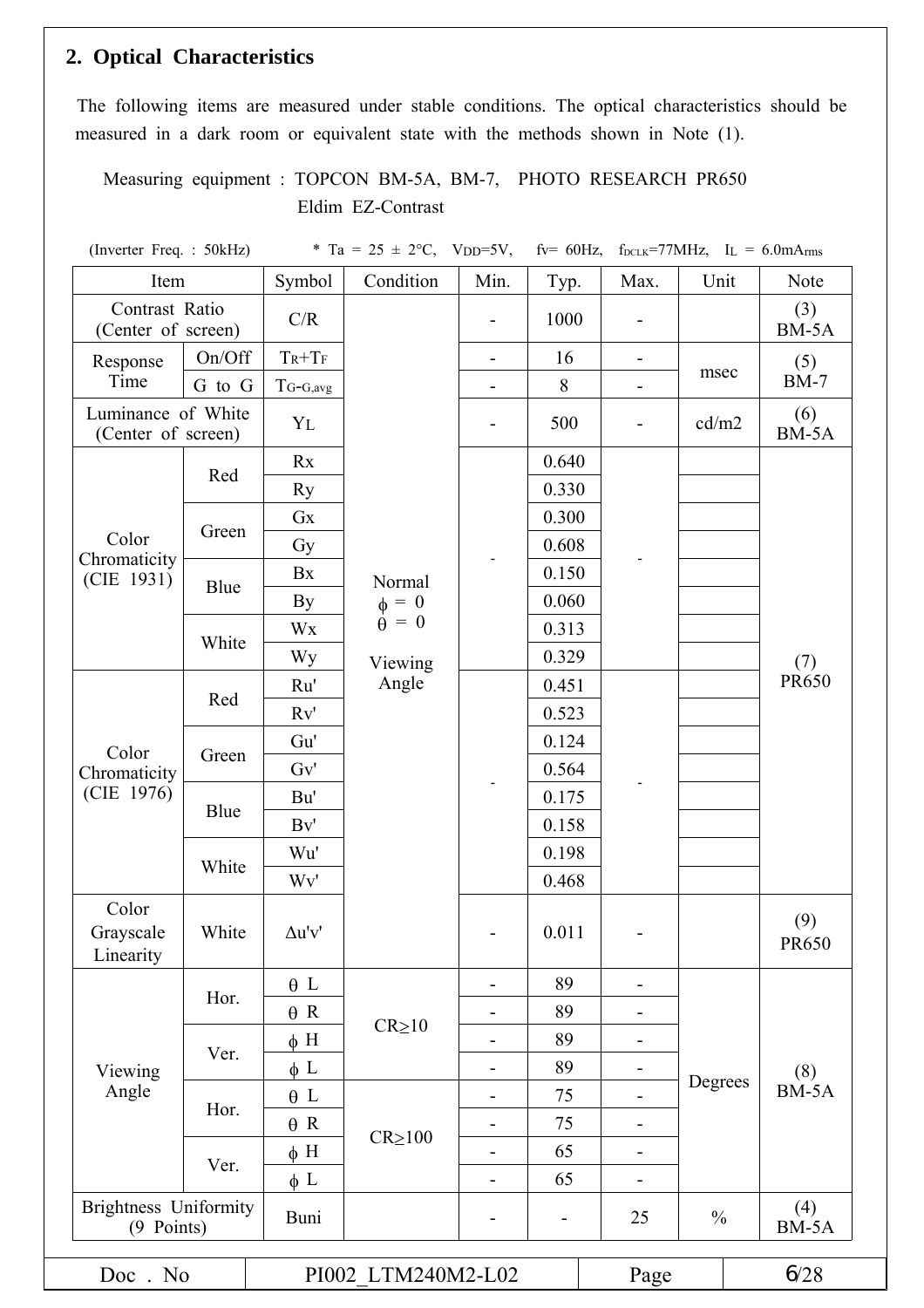#### Note (1) Test Equipment Setup

The measurement should be executed in a stable, windless and dark room between 30min and 40min after lighting the back-light at the given temperature for stabilization of the back-light. This should be measured in the center of screen.

Single lamp current : 6.0mA (Refer to the note(1) in the page 12 for more information.) Environment condition : Ta =  $25 \pm 2$  °C

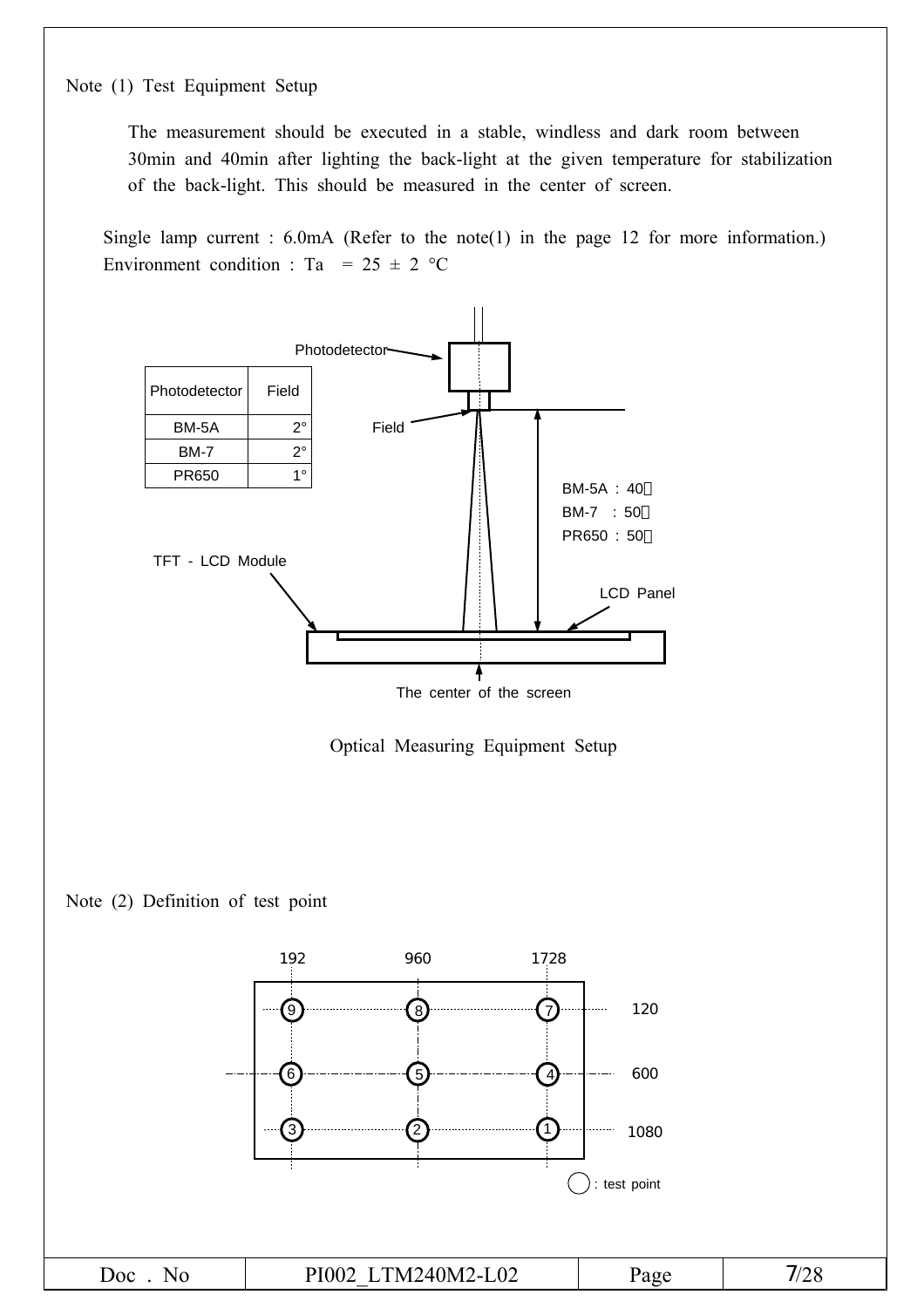Note (3) Definition of Contrast Ratio (C/R)

: Ratio of gray max (Gmax) & gray min (Gmin) at the center point of the panel

$$
CR = \frac{G \max}{G \min}
$$

Gmax : Luminance with all pixels white Gmin : Luminance with all pixels black

Note (4) Definition of 9 points brightness uniformity

$$
Buni = 100 * \frac{(B \max - B \min)}{B \max}
$$

Bmax : Maximum brightness Bmin : Minimum brightness

Note (5) Definition of Response time on/off response time : sum of Tr, Tf

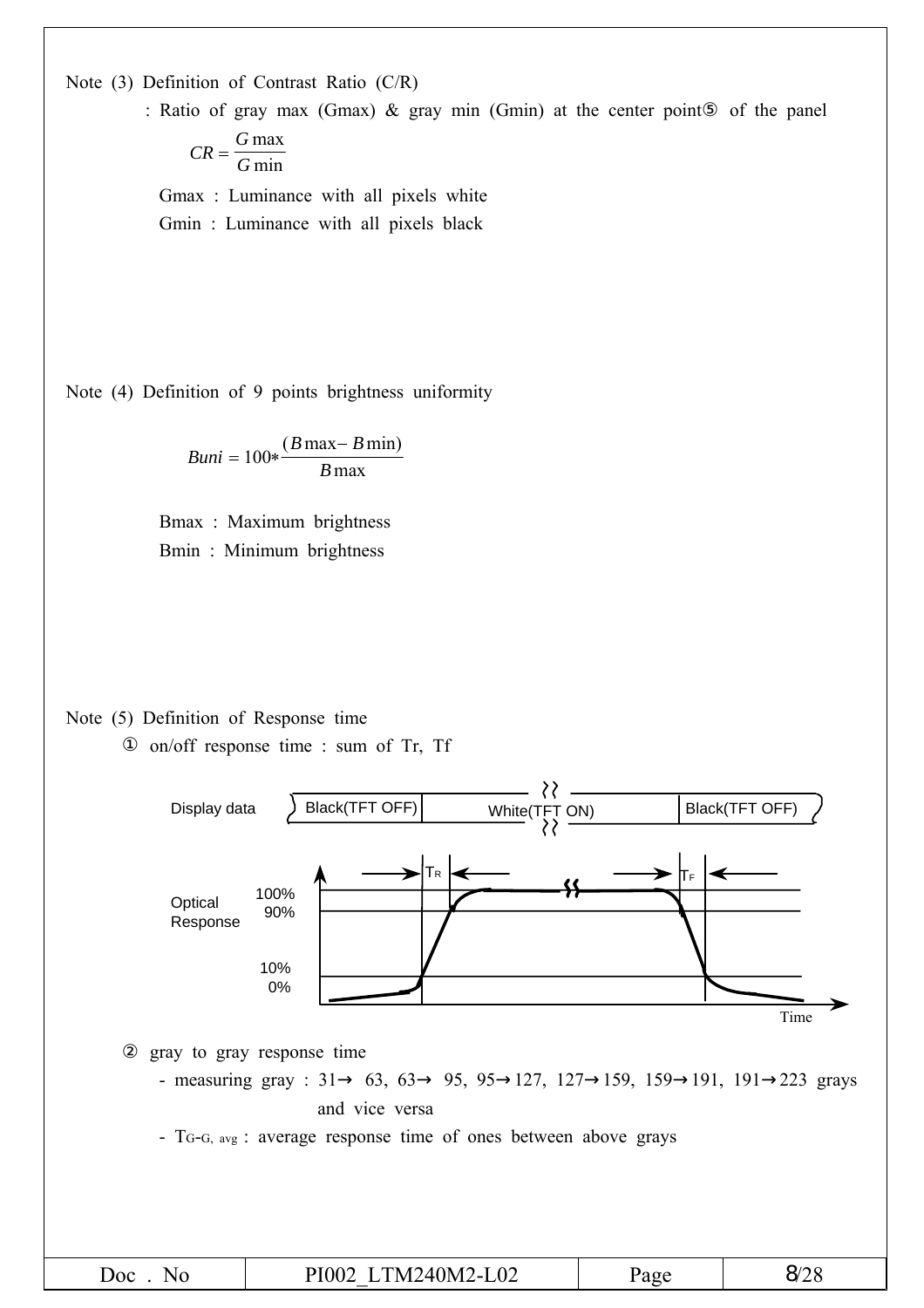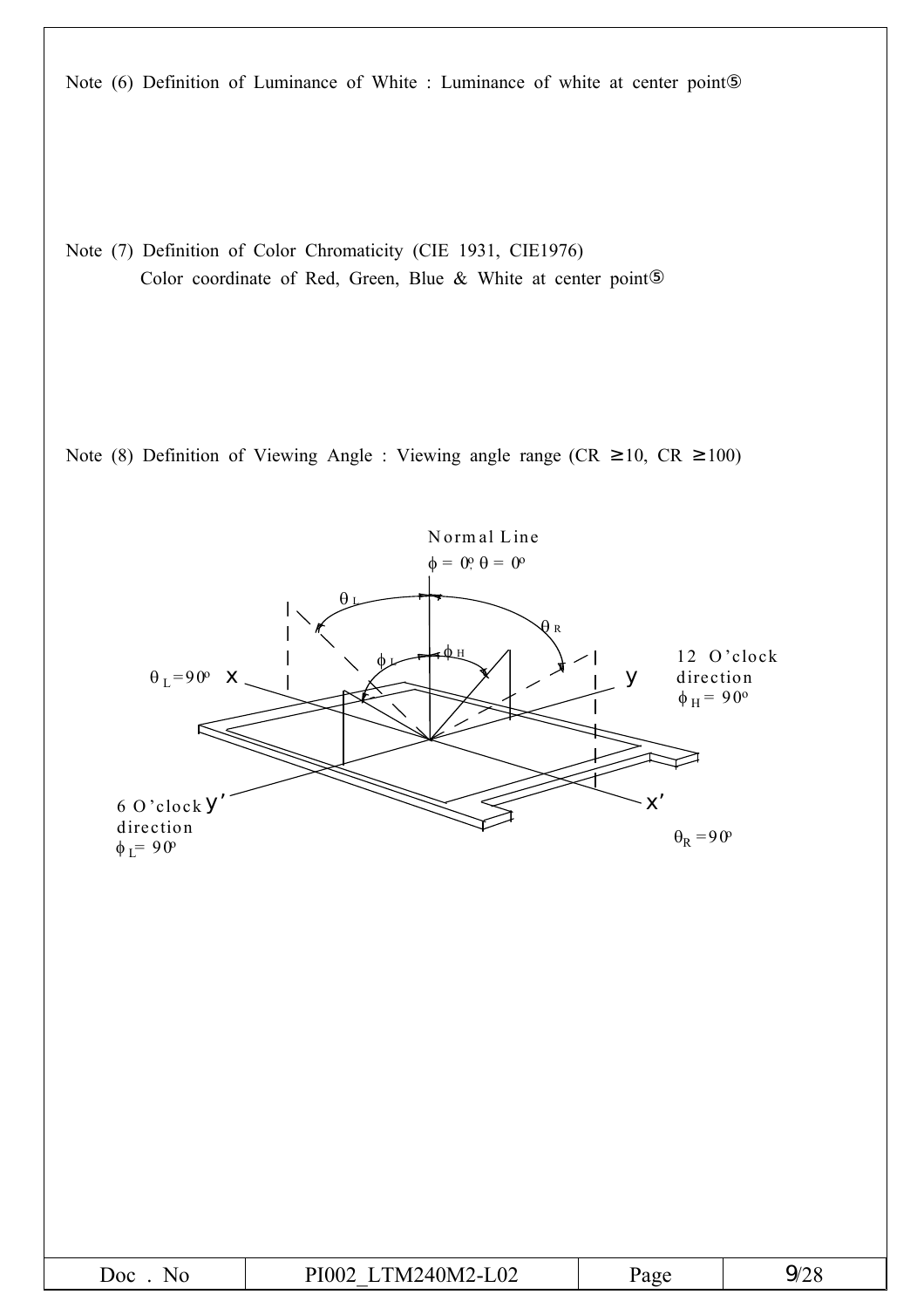Note (9) Color Grayscale Linearity

test image : 100% full white pattern with a test pattern as below

test pattern : Squares, 40mm by 40mm in size, filled with 255, 225, 195, 165, 135

and 105 grays steps should be arranged at the center of the screen.



test method

. 1st gray step : move a square of 255 gray level should be moved into the center of the screen and measure luminance and u' and v' coordinates.

. next gray step : move a 225 gray square into the center and measure both luminance and coordinates, too.

. Then, repeat the same procedure for gray steps 195, 165- 135 and 105. test evaluation

 $\Delta u'v' = \sqrt{(u'_A - u'_B)^2 + (v'_A - v'_B)^2}$ 

where A, B : 2 gray levels found to have the largest color differences between them

i.e. get the largest u' and v' of each 6 pairs of u' and v' and calculate the u'v'.

| Doc<br>NΩ | TM240M2-<br>$-L02$<br>PI002<br>$-1$<br>_ | Page | $\bigcap_{\Lambda}$<br>''<br>∠ |
|-----------|------------------------------------------|------|--------------------------------|
|-----------|------------------------------------------|------|--------------------------------|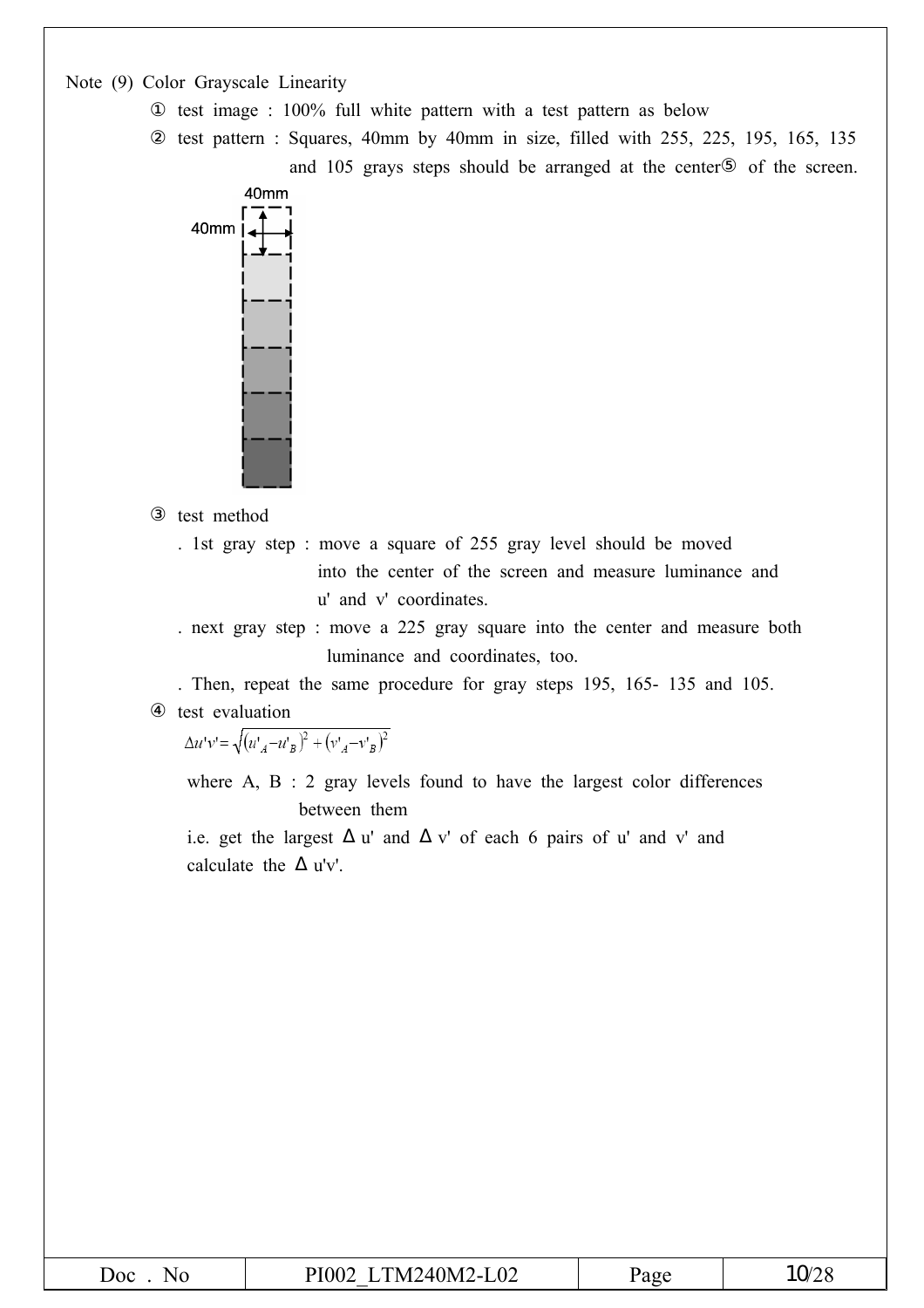### **3. Electrical Characteristics**

#### 3.1 TFT LCD MODULE

Ta =  $25^{\circ}$ C

| Item                    |                | Symbol        | Min.                     | Typ.                  | Max.  | Unit       | Note    |
|-------------------------|----------------|---------------|--------------------------|-----------------------|-------|------------|---------|
| Voltage of Power Supply |                | $V_{DD}$      | 4.5                      | 5.0                   | 5.5   | V          | (1)     |
|                         | Interface type | <b>LVDS</b>   |                          | LVDS (DS90C387 $Tx$ ) |       |            |         |
| Current of              | (a) Black      |               | ۰                        | 1,700                 |       | mA         |         |
| White<br>Power<br>(b)   |                | $\rm{I}_{DD}$ |                          | 2,000                 |       | mA         | (2),(3) |
| $(c)$ Dot<br>Supply     |                |               | $\overline{\phantom{a}}$ | 2,400                 | 3,050 | mA         |         |
| Vsync Frequency         |                | $f_V$         | 57                       | 60                    | 63    | Hz         |         |
| Hsync Frequency         |                | $f_{\rm H}$   | 69                       | 74                    | 78.5  | kHz        |         |
| Main Frequency          |                | $f_{DCLK}$    | 72.0                     | 77.0                  | 81.0  | <b>MHz</b> |         |
|                         | Rush Current   | <b>I</b> RUSH |                          |                       | 5.0   | A          | (4)     |

Note (1) The connector for display data & timing signal should be connected.(Vss=0V)

(2)  $fV=60Hz$ ,  $fDCLK = 77MHz$ ,  $VDD = 5.0V$ , DC Current.

(3) Power dissipation check pattern(LCD Module only)

a) Black Pattern b) White Pattern





c) Dot Pattern

|         | mm                 | Л<br>$\mathsf{D}$<br>$\cap$<br>R<br>▭<br>$\mathsf{R}$<br>R <sub>2</sub><br>RRQRR<br>IR.<br>Þ<br>IRI<br><b>RR</b><br>R<br>R C<br>R<br><b>P</b><br>IR<br>P.<br>R <sub>2</sub><br>R<br>R<br>D<br>₽<br>$\sqrt{2}$<br><b>R</b><br>∍<br>IR<br>R<br>RC<br>៧<br>D<br>R<br>D.<br>C<br>Þ<br>G<br><b>R</b><br>$\mathsf{D}$<br>ÞI | R<br>R<br><b>RR</b><br>R<br>$C$ R R<br>lR.<br><b>IR</b><br>. IR<br>D<br>R<br>R<br>R <sub>R</sub><br>ID<br>IR.<br><b>RP</b> |
|---------|--------------------|-----------------------------------------------------------------------------------------------------------------------------------------------------------------------------------------------------------------------------------------------------------------------------------------------------------------------|----------------------------------------------------------------------------------------------------------------------------|
| Doc. No | PI002 LTM240M2-L02 | Page                                                                                                                                                                                                                                                                                                                  | 11/28                                                                                                                      |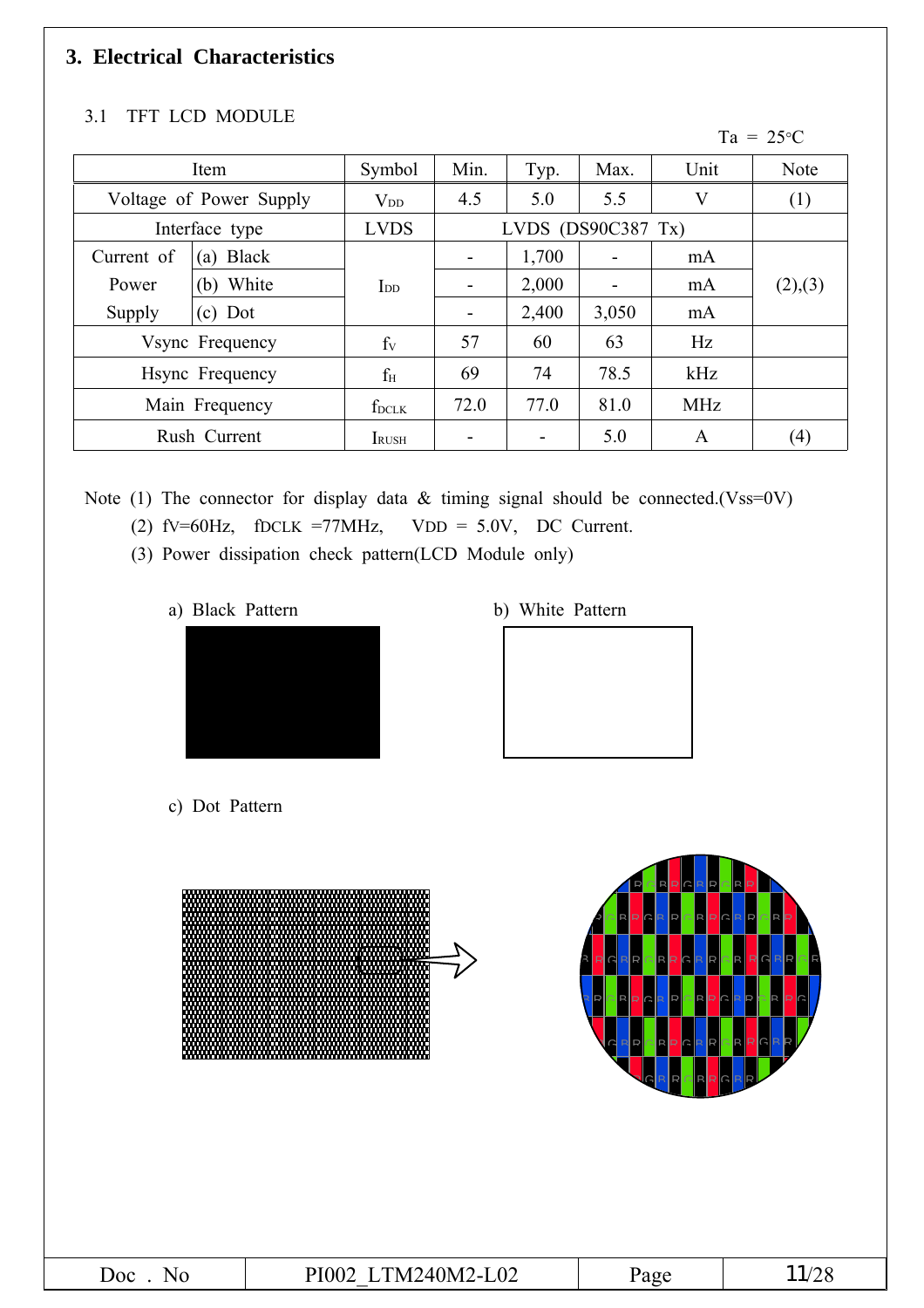#### (4) Measurement Conditions



Control Signal : High(+5V) Low(Ground) All Signal lines to panel, except for power 5V : Ground The rising time of supplied voltage is controlled to 470us by R3 and C2 value.



|--|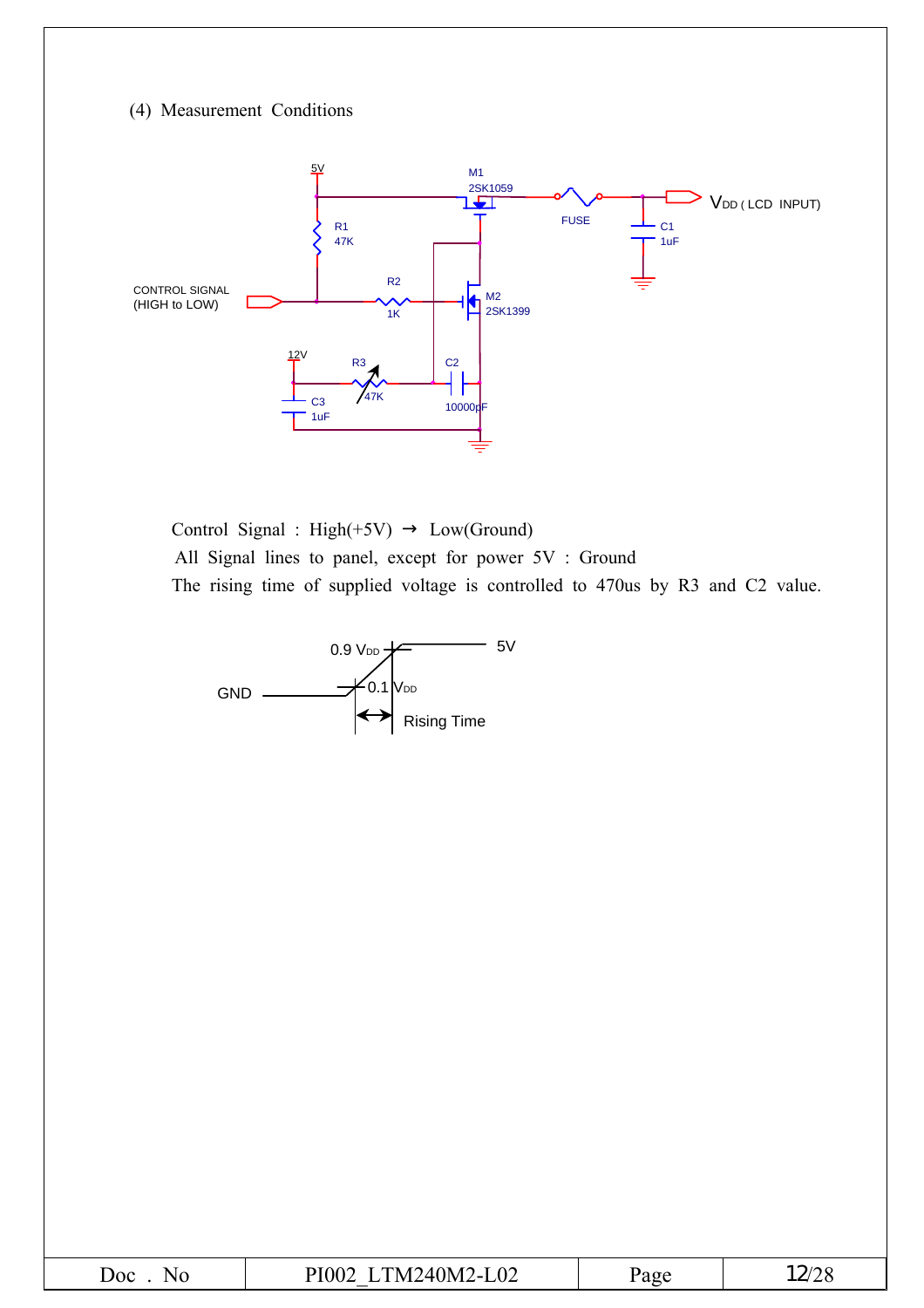#### 3.2 BACK-LIGHT UNIT

The back-light system is a direct lighting with U-type 6 CCFTs (Cold Cathode Fluorescent Tube.) The characteristics of those lamps are shown in the following tables.

|  | $-\Omega$ |
|--|-----------|
|--|-----------|

|                                | Item              |           | Min.                     | Typ.    | Max.                                           | Unit          | Note               |
|--------------------------------|-------------------|-----------|--------------------------|---------|------------------------------------------------|---------------|--------------------|
|                                | Lamp Current      | IL        | 5.5                      | 6.0     | 7.0                                            | mArms         | (1)                |
|                                | PWM Dimming Duty  |           | 20                       | ۰       | 100                                            | $\frac{0}{0}$ | 6.0 <sub>m</sub> A |
|                                | Lamp Voltage      | $V_{L}$   | $\overline{\phantom{a}}$ | 1780    |                                                | <b>Vrms</b>   |                    |
| Lamp Frequency                 |                   | fL        | 40                       | 60<br>۰ |                                                | kHz           | (2)                |
| inverter                       | asymmetry<br>rate | Wasy      | $\blacksquare$           |         | 10                                             | $\frac{0}{0}$ |                    |
| waveform<br>distortion<br>rate |                   | Wdis      | $\overline{\phantom{a}}$ |         | $2 \pm 10$                                     | $\frac{0}{0}$ | (5)                |
|                                | Startup Voltage   | <b>Vs</b> | $\overline{\phantom{0}}$ |         | $25\textdegree C : 2,360$<br>: 3,000<br>$0$ °C | <b>Vrms</b>   | (3)                |

**Note) The waveform of the inverter output voltage must be area symmetric and the design of the inverter must have specifications for the modularized lamp.**

The performance of the back-light, for example life time or brightness, is much influenced by the characteristics of the DC-AC inverter for the lamp. So all the parameters of an inverter should be carefully designed so as not to produce too much leakage current from high-voltage output of the inverter. When you design or order the inverter, please make sure that a poor lighting caused by the mismatch of the back-light and the inverter(miss lighting, flicker, etc.) never occur. When you confirm it, the module should be operated in the same condition as it is installed in your instrument.

Note (1) Lamp current is measured with current meter for high frequency as shown below. Refer to the block diagram of the back-light unit in the next page for more information. Specified values are for a single lamp.



- (2) Lamp frequency may produce interference with horizontal synchronous frequency which may cause line flow on the display. Therefore lamp frequency should be detached from the horizontal synchronous frequency and its harmonics as far as possible in order to avoid interference.
- (3) If an inverter has shutdown function it should keep its output for more than 1 second even if the lamp connector open. Otherwise the lamps may not to be turned on.

| $\overline{O}$ OC<br>N. | TM240M2-L02<br>PI002 | 'age |  |
|-------------------------|----------------------|------|--|
|                         |                      |      |  |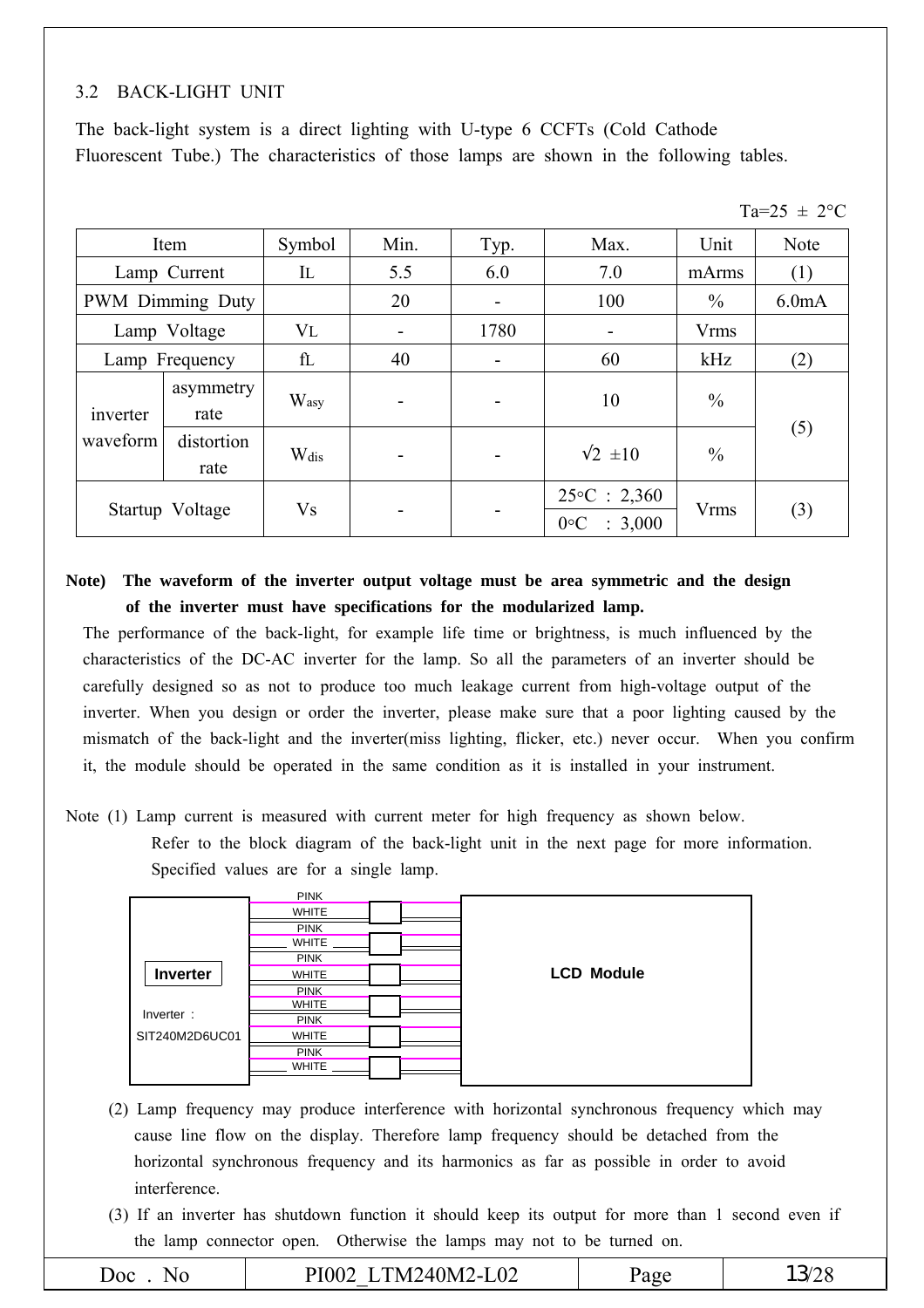- (4) Because the inverter uses high voltage, please disconnect it from the power before assembling or disassembling.
- (5) The output of the inverter must have symmetrical(negative and positive) voltage waveform and current waveform. Please do not use the inverter which has unsymmetrical voltage and current and spike wave. Designing a system inverter intended to have better display performance, power efficiency and lamp reliability, please follow the requirements the below.

They would help increase the lamp lifetime and reduce leakage current.

- a. The asymmetry rate of the inverter waveform should be less than 10%.
- b. The distortion rate of the waveform should be within  $2 \pm 10\%$ .

\* Inverter output waveform had better be more similar to ideal sine wave.



- \* Asymmetry rate:  $| I_{p} - I_{-p} | / I_{rms} \times 100\%$
- \* Distortion rate  $I_p$  (or  $I_{-p}$ ) /  $I_{rms}$

|  | Joc | --<br>N<br>$\cdot$ IV.<br>$\overline{\phantom{a}}$ |  | $\overline{A}$<br>z |
|--|-----|----------------------------------------------------|--|---------------------|
|--|-----|----------------------------------------------------|--|---------------------|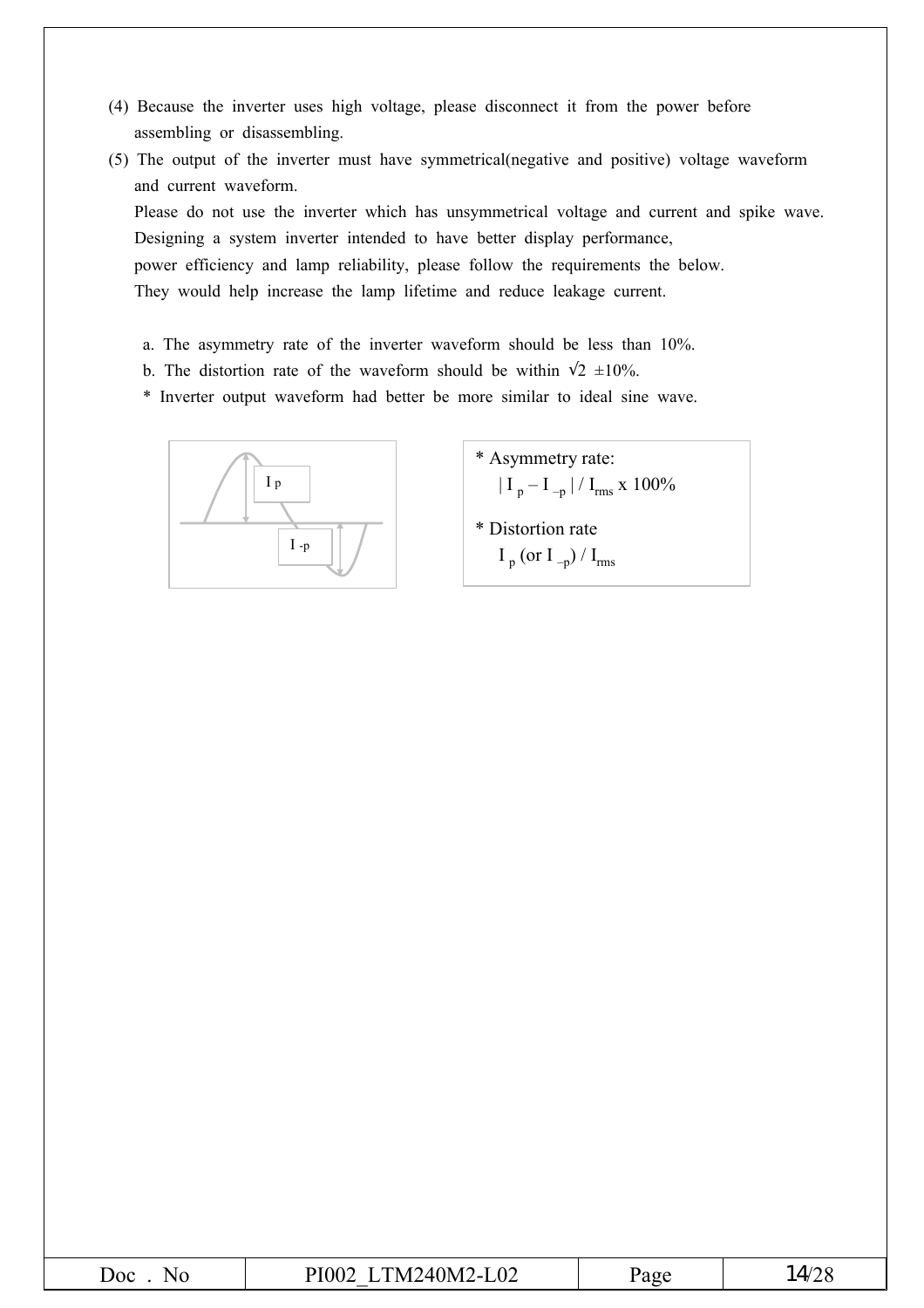### **4. Block Diagram**

#### 4.1 TFT LCD MODULE



#### 4.2 BACK-LIGHT UNIT

Connector : YEONHO 20015HS-04LB or equivalent or equivalent



| Doc.<br>$N_{\rm L}$ | TM240M2-L02<br>PI002 | 'age |  |
|---------------------|----------------------|------|--|
|                     |                      |      |  |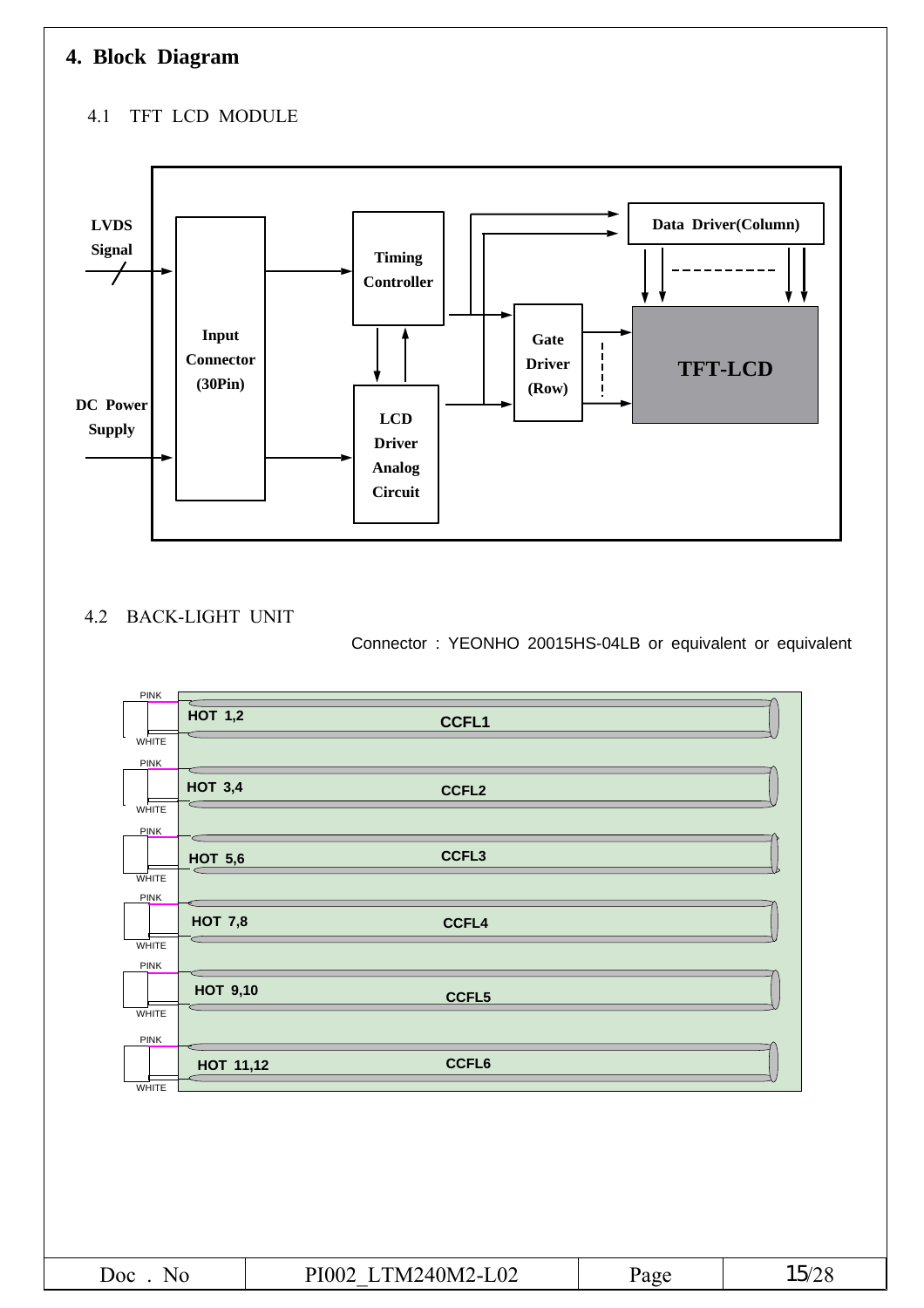### **5. Input Terminal Pin Assignment**

| Pin No         | Symbol                | Function                                          |
|----------------|-----------------------|---------------------------------------------------|
| 1              | <b>RXO0N</b>          | Negative LVDS differential data output            |
| $\overline{2}$ | RXO0P                 | Positive LVDS differential data output            |
| 3              | RXO1N                 | Negative LVDS differential data output            |
| 4              | RXO1P                 | Positive LVDS differential data output            |
| 5              | RXO2N                 | Negative LVDS differential data output            |
| 6              | RXO <sub>2</sub> P    | Positive LVDS differential data output            |
| $\overline{7}$ | <b>GND</b>            | Ground                                            |
| 8              | RXOC-                 | Negative Sampling Clock (ODD data)                |
| 9              | RXOC+                 | Positive Sampling Clock (ODD data)                |
| 10             | RXO3N                 | Negative LVDS differential data output            |
| 11             | RXO3P                 | Positive LVDS differential data output            |
| 12             | <b>RXE0N</b>          | Negative LVDS differential data output            |
| 13             | RXE0P                 | Positive LVDS differential data output            |
| 14             | <b>GND</b>            | Ground                                            |
| 15             | RXE <sub>1</sub> N    | Negative LVDS differential data output            |
| 16             | RXE1P                 | Positive LVDS differential data output            |
| 17             | <b>GND</b>            | Ground                                            |
| 18             | RXE2N                 | Negative LVDS differential data output            |
| 19             | RXE2P                 | Positive LVDS differential data output            |
| 20             | RXEC-                 | Negative Sampling Clock (EVEN data)               |
| 21             | RXEC+                 | Positive Sampling Clock (EVEN data)               |
| 22             | RXE3N                 | Negative LVDS differential data output            |
| 23             | RXE3P                 | Positive LVDS differential data output            |
| 24             | <b>GND</b>            | Ground                                            |
| 25             | <b>NC</b>             | * CE (For LCD internal use only. Do not connect)  |
| 26             | <b>NC</b>             | * CTL (For LCD internal use only. Do not connect) |
| 27             | V <sub>DD</sub>       |                                                   |
| 28             | <b>V<sub>DD</sub></b> |                                                   |
| 29             | V <sub>DD</sub>       | Power Supply: +5V                                 |
| 30             | V <sub>DD</sub>       |                                                   |

5.1. Input Signal & Power ( Connector : UJU, IS100-L30O-C23 or equivalent )

Note ) \* If the system already uses the 25, 26pins, it should keep under GND level. The voltage applied to those pins should not exceed -200mV.

| <b>Joc</b><br>_____<br>the contract of the contract of the contract of the contract of the contract of the contract of the contract of |
|----------------------------------------------------------------------------------------------------------------------------------------|
|----------------------------------------------------------------------------------------------------------------------------------------|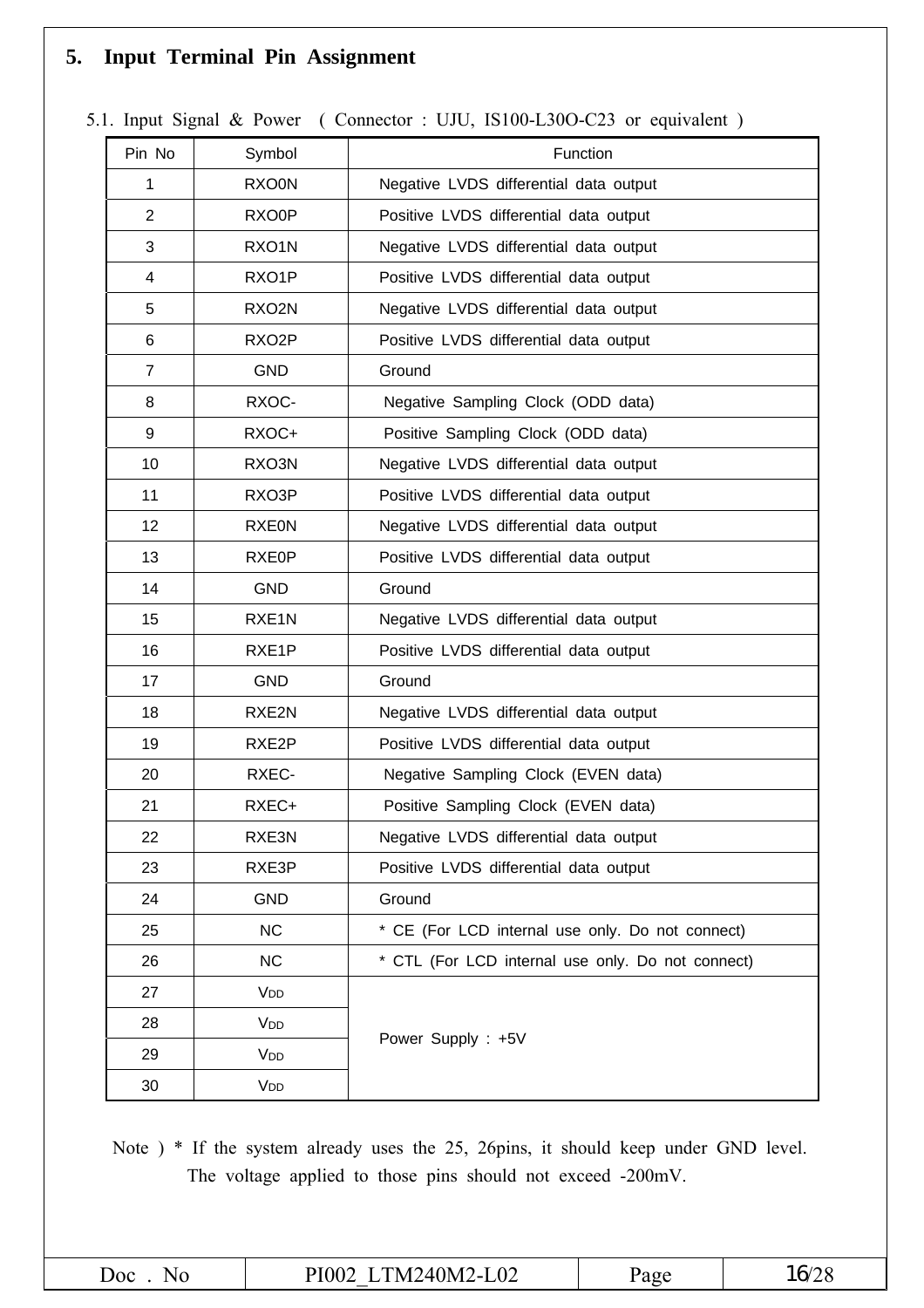#### 5.2 LVDS Interface

| Graphic Controller                 |                                                                          |                                    |                       | <b>HOST</b> |              | LCD      |                   |                                  |                   |                                  |
|------------------------------------|--------------------------------------------------------------------------|------------------------------------|-----------------------|-------------|--------------|----------|-------------------|----------------------------------|-------------------|----------------------------------|
| (A/D Converter)                    |                                                                          |                                    | LVDS TX               |             | <b>CABLE</b> |          |                   |                                  |                   |                                  |
|                                    |                                                                          |                                    | (387)                 |             |              |          |                   | T CON                            |                   |                                  |
| NOIE 1                             | PINN                                                                     |                                    |                       |             |              |          |                   |                                  |                   | <b>PINN</b>                      |
| B <sub>O</sub> O                   | 92                                                                       | <b>B10</b>                         |                       |             |              |          |                   | BB3P                             |                   | BB3P                             |
| BO <sub>1</sub>                    | 91<br>90                                                                 | <b>B11</b>                         |                       |             |              |          |                   | BB <sub>3N</sub>                 |                   | BB <sub>3N</sub>                 |
| <b>BO2</b>                         | 89                                                                       | <b>B12</b>                         |                       |             |              |          |                   | BB <sub>2</sub> P                |                   | BB <sub>2</sub> P                |
| BO <sub>3</sub><br>BO <sub>4</sub> | 88                                                                       | <b>B13</b><br><b>B14</b>           |                       |             |              |          |                   | BB <sub>2N</sub><br>BB1P         |                   | BB <sub>2N</sub><br>BB1P         |
| BO <sub>5</sub>                    | 87                                                                       | <b>B15</b>                         |                       |             |              |          |                   | BB1N                             |                   | BB1N                             |
| <b>BO6</b>                         | 86                                                                       | <b>B16</b>                         |                       |             |              |          |                   | <b>BBOP</b>                      |                   | <b>BBOP</b>                      |
| BO <sub>7</sub>                    | 85<br>∩                                                                  | <b>B17</b>                         |                       |             |              |          |                   | <b>BBON</b>                      |                   | <b>BBON</b>                      |
| GOO                                |                                                                          | G1O                                |                       | 28          |              | 79       |                   | BG3P                             |                   | BG3P                             |
| GO1<br>GO <sub>2</sub>             | 1 $\Omega$                                                               | G11<br>G12                         | <b>RXO3P</b>          | 29          |              | 80       | <b>RXO3P</b>      | BG3N<br>BG <sub>2</sub> P        |                   | BG3N<br>BG <sub>2</sub> P        |
| GO <sub>3</sub>                    | 99                                                                       | G13                                | <b>RXO3N</b>          |             | п            |          | <b>RXO3N</b>      | BG2N                             |                   | BG2N                             |
| GO <sub>4</sub>                    | 96<br>95                                                                 | G14                                |                       |             |              |          |                   | BG1P                             |                   | BG1P                             |
| GO <sub>5</sub>                    | 94                                                                       | G15                                | RXO2P                 | 31          |              | 82       | RXO2P             | BG1N                             |                   | BG1N                             |
| GO <sub>6</sub><br>GO7             | 93                                                                       | G16<br>G17                         | RXO2N                 | 32          |              | 83       | RXO2N             | <b>BGOP</b><br><b>BGON</b>       |                   | <b>BGOP</b><br><b>BGON</b>       |
| RO <sub>O</sub>                    | 10                                                                       | <b>R10</b>                         |                       |             |              |          |                   | BR3P                             |                   | BR3P                             |
| RO1                                | 9                                                                        | R <sub>11</sub>                    | <b>RXO1P</b>          | 33          |              | 84       | <b>RXO1P</b>      | BR <sub>3N</sub>                 |                   | BR <sub>3N</sub>                 |
| <b>RO2</b>                         | 8                                                                        | R12                                |                       | 34          |              | 85       |                   | BR <sub>2</sub> P                |                   | BR <sub>2</sub> P                |
| RO <sub>3</sub>                    | 6                                                                        | R13                                | <b>RXO1N</b>          |             |              |          | <b>RXO1N</b>      | BR <sub>2N</sub>                 |                   | BR <sub>2N</sub>                 |
| RO4<br>RO <sub>5</sub>             | г,                                                                       | R14<br><b>R15</b>                  |                       |             |              |          |                   | BR1P<br>BR1N                     |                   | BR1P<br>BR1N                     |
| RO <sub>6</sub>                    | 4                                                                        | R <sub>16</sub>                    | RXOP                  | 36          |              | 86       | <b>RXCOP</b>      | <b>BROP</b>                      |                   | <b>BROP</b>                      |
| RO7                                | 3                                                                        | R17                                | <b>RXCON</b>          | 37          | <b>D</b>     | 87       | <b>RXCON</b>      | <b>BRON</b>                      |                   | <b>BRON</b>                      |
|                                    | 64                                                                       |                                    |                       |             |              |          |                   | <b>BCKP</b>                      |                   | <b>BCKP</b>                      |
| <b>BEO</b>                         | 63                                                                       | <b>B20</b>                         | RXE3P                 | 38          |              | 89       | RXE3P             | <b>BCKN</b>                      |                   | <b>BCKN</b>                      |
| BE1<br>BE <sub>2</sub>             | 62                                                                       | <b>B21</b><br><b>B22</b>           | RXE3N                 | 39          |              | $\infty$ | RXE3N             | FB3P<br>FB3N                     |                   | FB3P<br>FB <sub>3N</sub>         |
| BE3                                | 61                                                                       | <b>B23</b>                         |                       |             |              |          |                   | FB <sub>2</sub> P                |                   | FB <sub>2</sub> P                |
| BE4                                | 60<br>59                                                                 | <b>B24</b>                         |                       | 41          |              | 91       |                   | FB <sub>2N</sub>                 |                   | FB <sub>2N</sub>                 |
| BE <sub>5</sub>                    | 58                                                                       | <b>B25</b>                         | CLKP                  |             |              |          | <b>CLKP</b>       | FB1P                             |                   | FB <sub>1</sub> P                |
| BE <sub>6</sub><br>BE7             | $\overline{57}$                                                          | <b>B26</b><br><b>B27</b>           | <b>CLKM</b>           | 42          |              | 92       | <b>CLKM</b>       | FB1N<br><b>FBOP</b>              |                   | FB <sub>1</sub> N<br><b>FBOP</b> |
| <b>GEO</b>                         | 74                                                                       | G20                                |                       |             |              |          |                   | <b>FBON</b>                      |                   | <b>FBON</b>                      |
| GE <sub>1</sub>                    | 73<br>72                                                                 | G21                                | RXE2P                 | 44          |              | 94       | RXE <sub>2P</sub> | FG3P                             |                   | FG3P                             |
| GE <sub>2</sub>                    | 71                                                                       | G22                                | RXE2N                 | 45          |              | 95       | RXE2N             | FG3N                             |                   | FG3N                             |
| GE <sub>3</sub><br>GE <sub>4</sub> | 70                                                                       | G23<br>G24                         |                       |             |              |          |                   | FG2P<br>FG2N                     |                   | FG <sub>2</sub> P<br>FG2N        |
| GE <sub>5</sub>                    | 69                                                                       | G25                                | RXE1P <sup>46</sup>   |             |              | 96       | RXE1P             | FG1P                             |                   | FG1P                             |
| GE <sub>6</sub>                    | 66<br>65                                                                 | G26                                | $RXE1N$ <sup>47</sup> |             |              | 97       |                   | FG1N                             |                   | FG1N                             |
| GE <sub>7</sub>                    | 84                                                                       | G27                                |                       |             |              |          | RXE <sub>1N</sub> | <b>FGOP</b>                      |                   | -FGOP                            |
| <b>REO</b><br>RE1                  | 81                                                                       | R <sub>20</sub><br>R21             |                       |             |              | 98       |                   | <b>FGON</b><br>FR3P              |                   | FGON<br>FR3P                     |
| RE <sub>2</sub>                    | 80                                                                       | R <sub>22</sub>                    | $RXEOP$ <sup>49</sup> |             |              |          | <b>RXEOP</b>      | FR3N                             |                   | -FR3N                            |
| RE3                                | 79                                                                       | R <sub>23</sub>                    | RXEON <sup>50</sup>   |             |              | 99       | <b>RXEON</b>      | FR <sub>2</sub> P                |                   | FR2P                             |
| RE4                                | 78<br>77                                                                 | R <sub>24</sub>                    |                       |             |              |          |                   | FR <sub>2N</sub>                 |                   | FR2N                             |
| RE <sub>5</sub><br>RE6             | 76                                                                       | R <sub>25</sub><br>R <sub>26</sub> |                       |             |              |          |                   | FR <sub>1</sub> P                |                   | ·FR1P                            |
| RE <sub>7</sub>                    | 75                                                                       | R <sub>27</sub>                    |                       |             |              |          |                   | FR <sub>1</sub> N<br><b>FROP</b> |                   | -FR1N<br><b>FROP</b>             |
|                                    |                                                                          |                                    |                       |             |              |          |                   | <b>FRON</b>                      |                   | <b>FRON</b>                      |
| Hsync                              | 54<br>55                                                                 | <b>Hsync</b>                       |                       |             |              |          |                   | <b>FCKP</b>                      |                   | -FCKP                            |
| Vsync<br><b>DE</b>                 | 56                                                                       | Vsync<br>DE                        |                       |             |              |          |                   | <b>FCKN</b><br>Hsync             |                   | <b>FCKN</b><br>-STH              |
| <b>CLOCK</b>                       | 11                                                                       | <b>CLKIN</b>                       |                       |             |              |          |                   | Vsync                            |                   | <b>STV</b>                       |
|                                    |                                                                          |                                    |                       |             |              |          |                   |                                  | Řev               | -REV                             |
|                                    |                                                                          |                                    |                       |             |              |          |                   |                                  | TP                | TP.                              |
|                                    |                                                                          |                                    |                       |             |              |          |                   |                                  | $CPV -$<br>$OE -$ | -CPV<br>-OE                      |
|                                    |                                                                          |                                    |                       |             |              |          |                   |                                  |                   |                                  |
|                                    | NOTE 1 : SIGNAL CONFIGURATION [Graphic Controller(A/D Converter) Output] |                                    |                       |             |              |          |                   |                                  |                   |                                  |
|                                    | ODD DATA(ROx, BOx, GOx: 1'st, 3'rd, 5'th                                 |                                    |                       |             |              |          | data)             |                                  |                   |                                  |
|                                    |                                                                          |                                    |                       |             |              |          |                   |                                  |                   |                                  |
|                                    | EVEN DATA(REx, GEx, BEx: 2'nd, 4'th, 6'th                                |                                    |                       |             |              |          | data)             |                                  |                   |                                  |
|                                    | NOTE 2 : Use FI-XB30SSL-HF15 JAE Connector on the TFT module side        |                                    |                       |             |              |          |                   |                                  |                   |                                  |
|                                    | Use Twisted Differential Cable(Impedence: 50 )                           |                                    |                       |             |              |          |                   |                                  |                   |                                  |
|                                    |                                                                          |                                    |                       |             |              |          |                   |                                  |                   |                                  |
|                                    |                                                                          |                                    |                       |             |              |          |                   |                                  |                   |                                  |
| $Doc$ . No                         |                                                                          |                                    | PI002 LTM240M2-L02    |             |              |          | Page              |                                  |                   | 17/28                            |
|                                    |                                                                          |                                    |                       |             |              |          |                   |                                  |                   |                                  |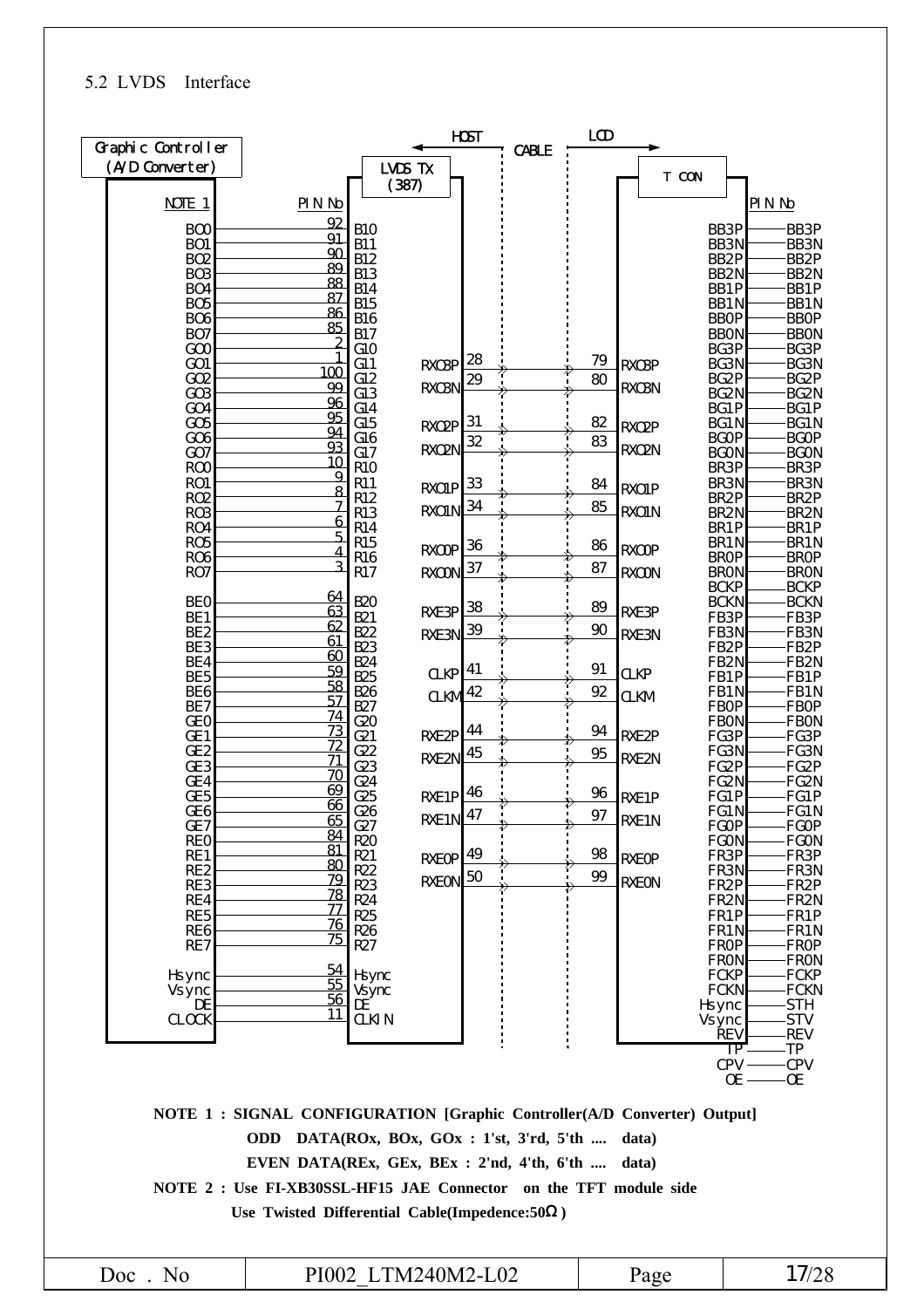#### 5.3 BACK-LIGHT UNIT

| Pin No            | Input [ch1], [ch2] | Color                             | Function     |
|-------------------|--------------------|-----------------------------------|--------------|
| $1 - 1$           | <b>HOT</b>         | Pink                              | High Voltage |
| $1 - 2$           | <b>HOT</b>         | White                             | High Voltage |
| $2 - 3$           | <b>HOT</b>         | Pink                              | High Voltage |
| $2 - 4$           | <b>HOT</b>         | White                             | High Voltage |
| $3-5$             | <b>HOT</b>         | Pink                              | High Voltage |
| $3-6$             | <b>HOT</b>         | White                             | High Voltage |
| $4 - 7$           | <b>HOT</b>         | Pink                              | High Voltage |
| $4 - 8$           | <b>HOT</b>         | White                             | High Voltage |
| $5-9$             | <b>HOT</b>         | Pink                              | High Voltage |
| $5 - 10$          | <b>HOT</b>         | White                             | High Voltage |
| $6 - 11$          | <b>HOT</b>         | Pink                              | High Voltage |
| $6 - 12$          | <b>HOT</b>         | White                             | High Voltage |
| Connector Part No |                    | YEONHO 20015HS-04LB or equivalent |              |

| ,00<br>Nr | 1240M2<br>$2-L02$<br>$TM^{\prime}$ .<br>PIOO'<br>$11L + 101$ | $O(\epsilon)$ |
|-----------|--------------------------------------------------------------|---------------|
|           |                                                              |               |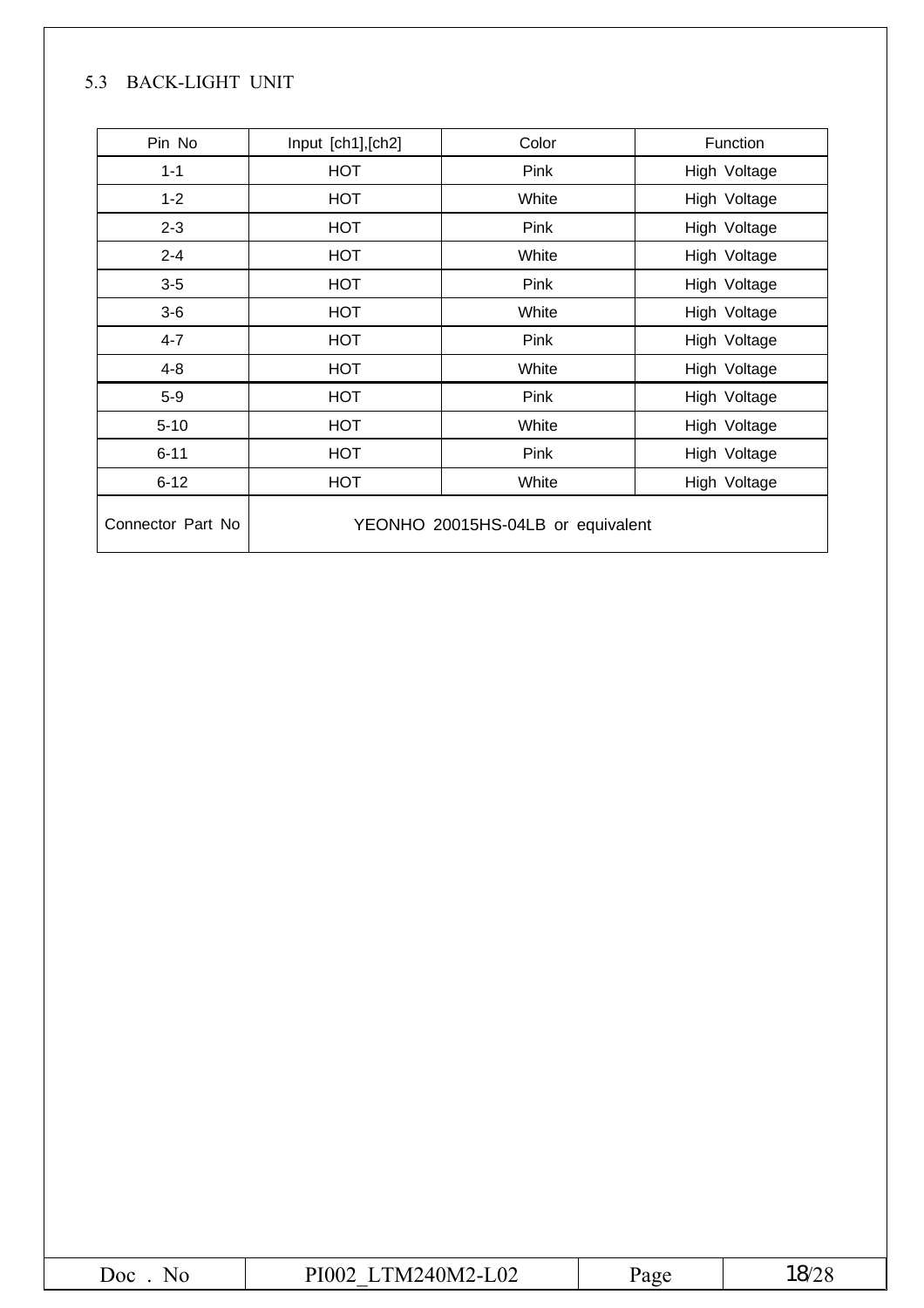|              | <b>DISPLAY</b> |                      |                      |                      |                      |                      |                |                |                |                      |                      |                      | <b>DATA SIGNAL</b>   |                |                      |                |              |                |                      |                |                      |                      |                      |              |                | <b>GRAY</b>              |
|--------------|----------------|----------------------|----------------------|----------------------|----------------------|----------------------|----------------|----------------|----------------|----------------------|----------------------|----------------------|----------------------|----------------|----------------------|----------------|--------------|----------------|----------------------|----------------|----------------------|----------------------|----------------------|--------------|----------------|--------------------------|
| <b>COLOR</b> | (8bit)         |                      |                      |                      | <b>RED</b>           |                      |                |                |                |                      |                      |                      | <b>GREEN</b>         |                |                      |                |              |                |                      |                | <b>BLUE</b>          |                      |                      |              |                | <b>SCALE</b>             |
|              |                | R <sub>0</sub>       | R <sub>1</sub>       | R <sub>2</sub>       | R <sub>3</sub>       | R <sub>4</sub>       | R <sub>5</sub> | R <sub>6</sub> | R <sub>7</sub> | G <sub>0</sub>       | G <sub>1</sub>       | G <sub>2</sub>       | G <sub>3</sub>       | G4             | G <sub>5</sub>       | G <sub>6</sub> | G7           | <b>B0</b>      | <b>B1</b>            | <b>B2</b>      | B <sub>3</sub>       | <b>B4</b>            | <b>B5</b>            | <b>B6</b>    | <b>B7</b>      | LEVEL                    |
|              | <b>BLACK</b>   | $\mathbf 0$          | 0                    | 0                    | $\mathbf 0$          | 0                    | 0              | $\mathbf 0$    | 0              | $\mathbf 0$          | $\mathbf 0$          | $\mathbf 0$          | $\mathbf 0$          | 0              | $\mathbf 0$          | 0              | 0            | $\mathbf 0$    | $\mathbf 0$          | $\mathbf 0$    | $\mathbf 0$          | $\mathbf 0$          | $\mathbf 0$          | 0            | $\mathbf 0$    | $\overline{\phantom{a}}$ |
|              | <b>BLUE</b>    | 0                    | 0                    | 0                    | 0                    | 0                    | 0              | 0              | 0              | 0                    | $\mathbf 0$          | 0                    | 0                    | 0              | 0                    | 0              | 0            | 1              | 1                    | 1              | 1                    | 1                    | 1                    | 1            | $\mathbf 1$    | $\tilde{\phantom{a}}$    |
|              | <b>GREEN</b>   | $\mathbf 0$          | 0                    | $\mathbf 0$          | $\mathbf 0$          | 0                    | 0              | $\mathbf 0$    | 0              | $\mathbf{1}$         | $\mathbf{1}$         | 1                    | $\mathbf{1}$         | 1              | $\mathbf{1}$         | $\mathbf{1}$   | $\mathbf{1}$ | $\mathbf 0$    | $\mathbf 0$          | 0              | $\mathbf 0$          | $\mathbf 0$          | 0                    | 0            | $\mathbf 0$    | Ĭ.                       |
| <b>BASIC</b> | <b>CYAN</b>    | $\mathbf 0$          | 0                    | 0                    | 0                    | 0                    | 0              | $\mathbf 0$    | 0              | $\mathbf{1}$         | $\mathbf{1}$         | 1                    | $\mathbf{1}$         | 1              | $\mathbf{1}$         | $\mathbf{1}$   | $\mathbf{1}$ | 1              | 1                    | 1              | $\mathbf{1}$         | $\mathbf{1}$         | 1                    | $\mathbf{1}$ | $\mathbf{1}$   | $\overline{a}$           |
| <b>COLOR</b> | <b>RED</b>     | $\mathbf{1}$         | 1                    | 1                    | $\mathbf{1}$         | 1                    | 1              | $\mathbf{1}$   | 1              | $\mathbf 0$          | $\mathbf 0$          | 0                    | $\mathbf 0$          | 0              | $\mathbf 0$          | $\mathbf 0$    | 0            | $\mathbf 0$    | 0                    | $\mathbf 0$    | $\mathbf 0$          | 0                    | $\mathbf 0$          | $\mathbf 0$  | $\mathbf 0$    | $\overline{a}$           |
|              | <b>MAGENTA</b> | $\mathbf{1}$         | $\mathbf{1}$         | 1                    | $\mathbf{1}$         | $\mathbf{1}$         | $\mathbf{1}$   | $\mathbf{1}$   | 1              | $\mathbf 0$          | $\mathbf 0$          | $\boldsymbol{0}$     | $\mathbf 0$          | 0              | $\mathbf 0$          | 0              | $\mathbf 0$  | 1              | 1                    | 1              | $\mathbf{1}$         | $\mathbf{1}$         | 1                    | 1            | $\mathbf{1}$   | $\overline{a}$           |
|              | <b>YELLOW</b>  | $\mathbf{1}$         | $\mathbf{1}$         | 1                    | $\mathbf{1}$         | $\mathbf{1}$         | $\mathbf{1}$   | $\mathbf{1}$   | 1              | $\mathbf{1}$         | $\mathbf{1}$         | 1                    | $\mathbf{1}$         | 1              | $\mathbf{1}$         | $\mathbf{1}$   | $\mathbf{1}$ | $\mathbf 0$    | 0                    | $\mathbf 0$    | 0                    | $\mathbf 0$          | $\mathbf 0$          | 0            | $\mathbf 0$    | $\overline{a}$           |
|              | <b>WHITE</b>   | $\mathbf{1}$         | 1                    | $\mathbf{1}$         | 1                    | $\mathbf{1}$         | $\mathbf{1}$   | $\mathbf{1}$   | 1              | $\mathbf{1}$         | $\mathbf{1}$         | 1                    | $\mathbf{1}$         | 1              | $\mathbf{1}$         | $\mathbf{1}$   | $\mathbf{1}$ | 1              | $\mathbf{1}$         | $\mathbf{1}$   | $\mathbf{1}$         | $\mathbf{1}$         | $\mathbf{1}$         | $\mathbf{1}$ | $\mathbf{1}$   | Ĭ.                       |
|              | <b>BLACK</b>   | $\mathbf 0$          | 0                    | 0                    | 0                    | 0                    | 0              | $\mathbf 0$    | 0              | $\mathbf 0$          | $\mathbf 0$          | 0                    | $\mathbf 0$          | $\mathbf 0$    | 0                    | $\mathbf 0$    | 0            | $\mathbf 0$    | 0                    | $\mathbf 0$    | 0                    | 0                    | $\mathbf 0$          | 0            | $\mathbf 0$    | R <sub>0</sub>           |
|              | <b>DARK</b>    | $\mathbf{1}$         | 0                    | 0                    | $\mathbf 0$          | 0                    | 0              | $\mathbf 0$    | 0              | $\mathbf 0$          | $\mathbf 0$          | $\mathbf 0$          | $\mathbf 0$          | $\mathbf 0$    | $\mathbf 0$          | $\mathbf 0$    | $\mathbf 0$  | $\mathbf 0$    | $\mathbf 0$          | $\mathbf 0$    | $\mathbf 0$          | $\mathbf 0$          | $\mathbf 0$          | $\mathbf 0$  | $\mathbf 0$    | R <sub>1</sub>           |
| <b>GRAY</b>  |                | $\mathbf 0$          | 1                    | 0                    | 0                    | 0                    | 0              | $\mathbf 0$    | 0              | $\mathbf 0$          | $\mathbf 0$          | 0                    | $\mathbf 0$          | 0              | $\mathbf 0$          | 0              | 0            | $\mathbf 0$    | 0                    | 0              | 0                    | $\mathbf 0$          | 0                    | $\mathbf 0$  | $\mathbf 0$    | R <sub>2</sub>           |
| <b>SCALE</b> |                | d                    | $\ddot{\phantom{a}}$ | ÷                    | ÷                    | $\ddot{\phantom{a}}$ | ÷              |                |                | ÷                    | $\ddot{\phantom{a}}$ | $\ddot{\phantom{a}}$ | $\ddot{\cdot}$       | ċ              | ł.                   |                |              | ÷              | $\ddot{\phantom{a}}$ | t              | $\ddot{\cdot}$       | ÷                    | $\ddot{\phantom{a}}$ |              |                | R3~                      |
| OF           |                | ċ                    | $\ddot{\phantom{a}}$ | $\ddot{\phantom{a}}$ | ċ                    | $\ddot{\phantom{a}}$ | ÷              |                |                | ÷                    | $\ddot{\phantom{a}}$ |                      | $\ddot{\cdot}$       | ÷              | $\ddot{\phantom{a}}$ |                |              | ÷              | $\ddot{\phantom{a}}$ | ÷              | ÷                    | $\ddot{\phantom{a}}$ | $\ddot{\phantom{a}}$ |              |                | R <sub>252</sub>         |
| <b>RED</b>   |                | 1                    | 0                    | $\mathbf{1}$         | 1                    | 1                    | $\mathbf{1}$   | 1              | 1              | 0                    | 0                    | 0                    | $\mathbf 0$          | 0              | $\mathbf 0$          | 0              | 0            | 0              | 0                    | 0              | $\mathbf 0$          | 0                    | 0                    | 0            | $\mathbf 0$    | R <sub>253</sub>         |
|              | <b>LIGHT</b>   | $\Omega$             | $\mathbf{1}$         | $\mathbf{1}$         | $\mathbf{1}$         | $\mathbf{1}$         | $\mathbf{1}$   | $\mathbf{1}$   | $\mathbf{1}$   | $\mathbf 0$          | $\mathbf 0$          | $\mathbf 0$          | $\mathbf 0$          | $\mathbf 0$    | $\mathbf 0$          | $\mathbf 0$    | $\mathbf 0$  | $\mathbf 0$    | $\mathbf 0$          | 0              | $\mathbf 0$          | $\mathbf 0$          | $\mathbf 0$          | $\mathbf 0$  | $\mathbf 0$    | R <sub>254</sub>         |
|              | <b>RED</b>     | 1                    | 1                    | 1                    | $\mathbf 1$          | 1                    | 1              | $\mathbf{1}$   | 1              | 0                    | 0                    | 0                    | 0                    | 0              | $\mathbf 0$          | 0              | 0            | 0              | 0                    | 0              | $\mathbf 0$          | 0                    | 0                    | $\mathbf 0$  | 0              | R <sub>255</sub>         |
|              | <b>BLACK</b>   | $\Omega$             | $\mathbf 0$          | $\mathbf 0$          | $\mathbf 0$          | 0                    | $\mathbf 0$    | $\mathbf 0$    | 0              | $\mathbf 0$          | $\mathbf 0$          | $\mathbf 0$          | $\mathbf 0$          | $\mathbf 0$    | $\mathbf 0$          | $\mathbf 0$    | $\mathbf 0$  | $\mathbf 0$    | $\mathbf 0$          | $\mathbf 0$    | $\mathbf 0$          | $\mathbf 0$          | $\mathbf 0$          | $\mathbf 0$  | $\mathbf 0$    | G <sub>0</sub>           |
|              | <b>DARK</b>    | $\Omega$             | 0                    | $\mathbf 0$          | 0                    | 0                    | 0              | $\mathbf 0$    | 0              | $\mathbf{1}$         | $\mathbf 0$          | 0                    | $\mathbf 0$          | 0              | $\mathbf 0$          | $\mathbf 0$    | 0            | $\mathbf 0$    | 0                    | 0              | $\mathbf 0$          | 0                    | 0                    | 0            | $\mathbf 0$    | G <sub>1</sub>           |
| <b>GRAY</b>  |                | 0                    | $\mathbf 0$          | 0                    | 0                    | 0                    | $\mathbf 0$    | 0              | 0              | $\mathbf 0$          | 1                    | 0                    | $\mathbf 0$          | 0              | 0                    | $\Omega$       | 0            | $\mathbf 0$    | 0                    | 0              | 0                    | 0                    | 0                    | 0            | $\mathbf 0$    | G <sub>2</sub>           |
| <b>SCALE</b> |                | $\ddot{\cdot}$       | ÷                    | $\ddot{\phantom{a}}$ | t                    | $\ddot{\cdot}$       | ÷              |                |                | ÷                    |                      | ÷                    | $\ddot{\phantom{a}}$ | t              | $\ddot{\phantom{a}}$ |                |              | $\ddot{\cdot}$ | $\ddot{\phantom{a}}$ | ÷              | $\ddot{\phantom{a}}$ | $\ddot{\cdot}$       | $\ddot{\phantom{a}}$ |              |                | $G3-$                    |
| OF           |                | ÷                    | $\ddot{\cdot}$       |                      | $\ddot{\phantom{a}}$ | $\ddot{\phantom{a}}$ | ÷              |                |                | $\ddot{\phantom{a}}$ | $\ddot{\phantom{a}}$ | $\ddot{\phantom{a}}$ | $\ddot{\phantom{a}}$ | ċ              | $\ddot{\phantom{a}}$ |                |              |                | $\ddot{\phantom{a}}$ | ÷              | $\ddot{\phantom{a}}$ | $\ddot{\phantom{a}}$ | $\ddot{\phantom{a}}$ |              |                | G252                     |
| <b>GREEN</b> |                | $\mathbf 0$          | 0                    | 0                    | 0                    | 0                    | 0              | $\mathbf 0$    | 0              | $\mathbf{1}$         | $\mathbf 0$          | 1                    | $\mathbf{1}$         | 1              | $\mathbf{1}$         | 1              | 1            | $\mathbf 0$    | 0                    | 0              | 0                    | 0                    | 0                    | 0            | $\mathbf 0$    | G253                     |
|              | <b>LIGHT</b>   | $\mathbf 0$          | 0                    | 0                    | 0                    | 0                    | 0              | $\mathbf 0$    | 0              | 0                    | $\mathbf{1}$         | 1                    | $\mathbf{1}$         | 1              | $\mathbf{1}$         | $\mathbf{1}$   | $\mathbf{1}$ | $\mathbf 0$    | 0                    | 0              | 0                    | 0                    | $\mathbf 0$          | 0            | $\mathbf 0$    | G254                     |
|              | <b>GREEN</b>   | $\mathbf 0$          | $\mathbf 0$          | 0                    | $\mathbf 0$          | $\mathbf 0$          | $\mathbf 0$    | $\mathbf 0$    | 0              | $\mathbf{1}$         | $\mathbf{1}$         | $\mathbf{1}$         | $\mathbf{1}$         | 1              | $\mathbf{1}$         | $\mathbf{1}$   | $\mathbf{1}$ | $\mathbf 0$    | $\mathbf 0$          | $\mathbf 0$    | $\mathbf 0$          | $\mathbf 0$          | $\mathbf 0$          | $\mathbf 0$  | $\mathbf 0$    | G255                     |
|              | <b>BLACK</b>   | $\mathbf 0$          | 0                    | 0                    | 0                    | 0                    | 0              | $\mathbf 0$    | 0              | $\mathbf 0$          | $\mathbf 0$          | 0                    | $\mathbf 0$          | 0              | $\mathbf 0$          | $\mathbf 0$    | 0            | $\mathbf 0$    | 0                    | 0              | 0                    | 0                    | 0                    | 0            | $\mathbf 0$    | B <sub>0</sub>           |
|              | <b>DARK</b>    | 0                    | 0                    | 0                    | 0                    | 0                    | 0              | $\mathbf 0$    | 0              | $\mathbf 0$          | $\mathbf 0$          | 0                    | $\mathbf 0$          | 0              | $\mathbf 0$          | $\mathbf 0$    | 0            | 1              | 0                    | 0              | 0                    | 0                    | 0                    | 0            | $\mathbf 0$    | <b>B1</b>                |
| <b>GRAY</b>  |                | $\mathbf 0$          | 0                    | 0                    | $\mathbf 0$          | 0                    | 0              | $\mathbf 0$    | 0              | $\mathbf 0$          | $\mathbf 0$          | $\mathbf 0$          | $\mathbf 0$          | 0              | $\mathbf 0$          | $\Omega$       | $\mathbf 0$  | $\mathbf 0$    | $\mathbf{1}$         | $\mathbf 0$    | 0                    | $\mathbf 0$          | $\mathbf 0$          | $\mathbf 0$  | $\mathbf 0$    | <b>B2</b>                |
| <b>SCALE</b> |                | $\ddot{\cdot}$       | $\ddot{\phantom{a}}$ | $\ddot{\phantom{a}}$ | ÷                    | $\ddot{\phantom{a}}$ | ÷              |                |                | $\ddot{\phantom{a}}$ | $\ddot{\phantom{a}}$ | $\ddot{\phantom{a}}$ | $\ddot{\phantom{a}}$ | ÷              | ÷                    |                |              | ÷              | $\ddot{\phantom{a}}$ | ÷              | ÷                    | $\ddot{\cdot}$       | $\ddot{\phantom{a}}$ |              |                | $B3-$                    |
| OF           |                | $\ddot{\phantom{a}}$ | $\ddot{\phantom{a}}$ | $\ddot{\phantom{a}}$ | $\ddot{\cdot}$       | $\ddot{\phantom{a}}$ | $\ddot{\cdot}$ |                |                | $\ddot{\phantom{a}}$ | $\ddot{\phantom{a}}$ | $\ddot{\phantom{a}}$ | $\ddot{\phantom{a}}$ | $\ddot{\cdot}$ | $\ddot{\phantom{a}}$ |                |              | ÷              | $\ddot{\phantom{a}}$ | $\ddot{\cdot}$ | $\ddot{\phantom{a}}$ | $\colon$             | ÷                    |              |                | B252                     |
| <b>BLUE</b>  |                | $\mathbf 0$          | 0                    | 0                    | 0                    | 0                    | 0              | 0              | 0              | 0                    | $\mathbf 0$          | 0                    | 0                    | 0              | 0                    | 0              | 0            | 1              | 0                    | 1              | 1                    | 1                    | 1                    | 1            | $\mathbf{1}$   | B253                     |
|              | <b>LIGHT</b>   | $\mathbf 0$          | 0                    | 0                    | $\mathbf 0$          | 0                    | 0              | $\mathbf 0$    | 0              | $\mathbf 0$          | 0                    | 0                    | $\mathbf 0$          | 0              | $\mathbf 0$          | 0              | 0            | $\mathbf 0$    | $\mathbf{1}$         | 1              | $\mathbf{1}$         | $\mathbf{1}$         | 1                    | $\mathbf{1}$ | $\mathbf{1}$   | <b>B254</b>              |
|              | <b>BLUE</b>    | $\mathbf 0$          | 0                    | 0                    | $\mathbf 0$          | 0                    | $\mathbf 0$    | $\mathbf 0$    | 0              | $\mathbf 0$          | $\mathbf 0$          | $\boldsymbol{0}$     | $\overline{0}$       | 0              | $\mathbf 0$          | $\mathbf 0$    | 0            | 1              | 1                    | $\mathbf{1}$   | $\mathbf{1}$         | $\mathbf{1}$         | 1                    | $\mathbf{1}$ | $\overline{1}$ | <b>B255</b>              |

#### 5.4 Input Signals, Basic Display Colors and Gray Scale of Each Color

Note) Definition of Gray

Rn : Red Gray, Gn : Green Gray, Bn : Blue Gray (n = Gray level) Input Signal :  $0 = Low level voltage$ ,  $1 = High level voltage$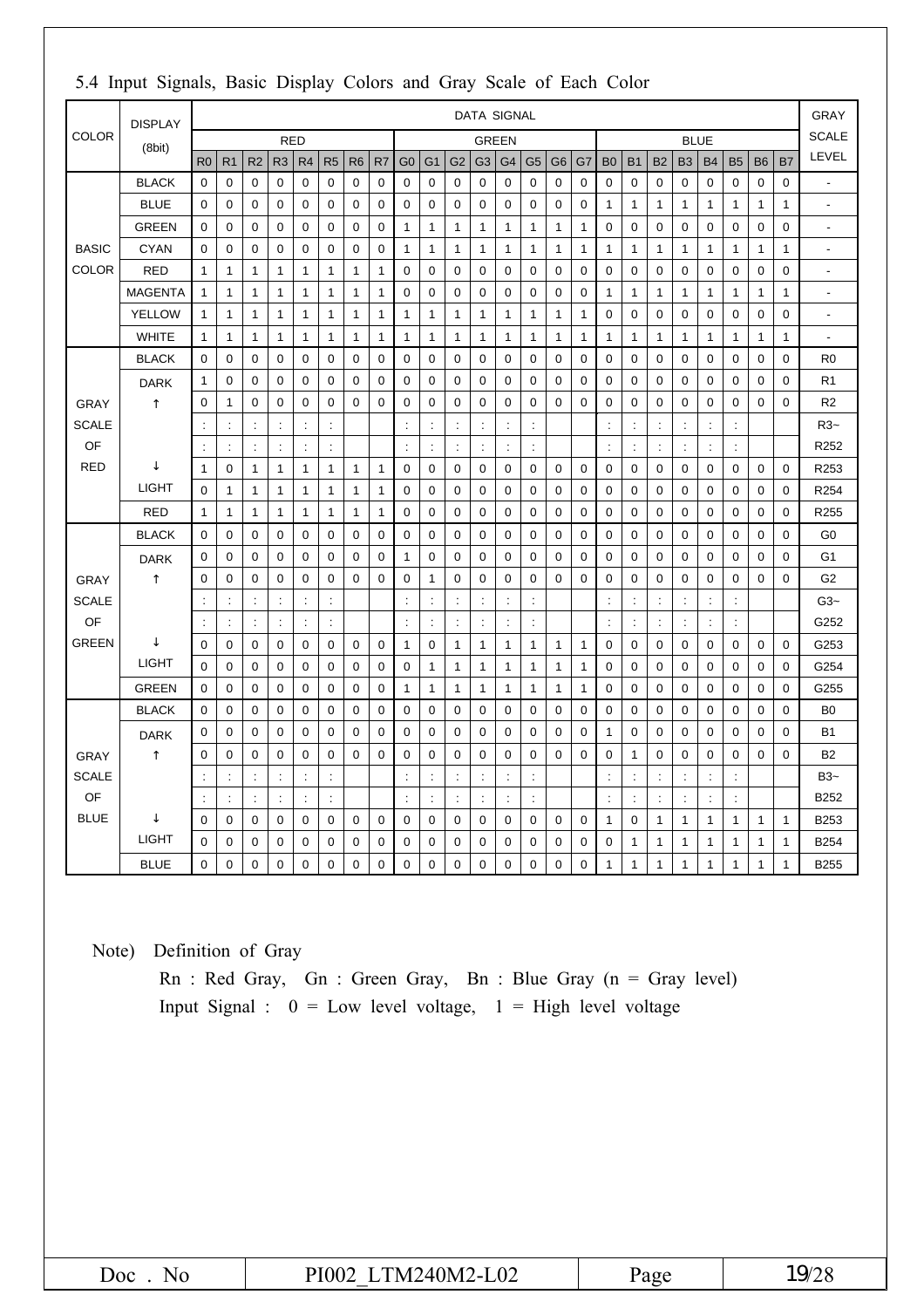### **6. Interface Timing**

| <b>SIGNAL</b>             | <b>ITEM</b>                     | <b>SYMBOL</b>                      | MIN.                         | TYP.                     | MAX. | <b>UNIT</b> | <b>NOTE</b>  |
|---------------------------|---------------------------------|------------------------------------|------------------------------|--------------------------|------|-------------|--------------|
|                           | Frequency                       | 1/Tc                               | 72.0                         | 77.0                     | 81.0 | <b>MHz</b>  |              |
| Clock                     | High Time                       | <b>T</b> CH                        | 3.5                          | $\overline{\phantom{0}}$ |      | nsec        |              |
|                           | Low Time                        | <b>TCL</b>                         | 4.5                          | -                        |      | nsec        |              |
|                           | Setup Time                      | <b>T</b> <sub>DS</sub>             | 2.4                          |                          |      | nsec        | (1), (2)     |
| Data                      | Hold Time                       | T <sub>DH</sub>                    | 3.4                          | $\overline{\phantom{a}}$ |      | nsec        |              |
| Data Enable               | Setup Time                      | <b>TES</b>                         | 4.0                          |                          |      | nsec        |              |
|                           |                                 | $\operatorname{Tv}$                | $\qquad \qquad \blacksquare$ | 16.7                     |      | msec        |              |
| Frame Frequency           | Cycle                           |                                    | 1209                         | 1235                     | 1245 | lines       |              |
| Vertical Active           | Display<br>Period               | <b>T</b> <sub>V</sub> <sub>D</sub> | 1200                         | 1200                     | 1200 | lines       |              |
| Display Term              | Vertical<br><b>Blank Period</b> | <b>T</b> <sub>V</sub> B            | 9                            | 35                       | 45   | lines       |              |
| One Line<br>Scanning Time | Cycle                           | $\rm T\rm H$                       | 993                          | 1040                     | 1075 | clocks      | 2pixel/clock |
| Horizontal Active         | Display                         |                                    | 960                          | 960                      | 960  | clocks      | (3)          |
| Display Term              | Period                          | THD                                | 1920                         | 1920                     | 1920 | pixels      |              |

|  | 6.1 Timing Parameters |  | DE only mode) |  |
|--|-----------------------|--|---------------|--|
|  |                       |  |               |  |

Note (1) Test Point : TTL control signal and CLK at LVDS Tx input terminal in system

(2) Internal Vcc =  $3.3V$ 

(3) When operating, the DE signal should have the same period.

| Doc<br>NC | TM240M2-L02<br>PI002 | Page | $\mathbf{a}$ |
|-----------|----------------------|------|--------------|
|-----------|----------------------|------|--------------|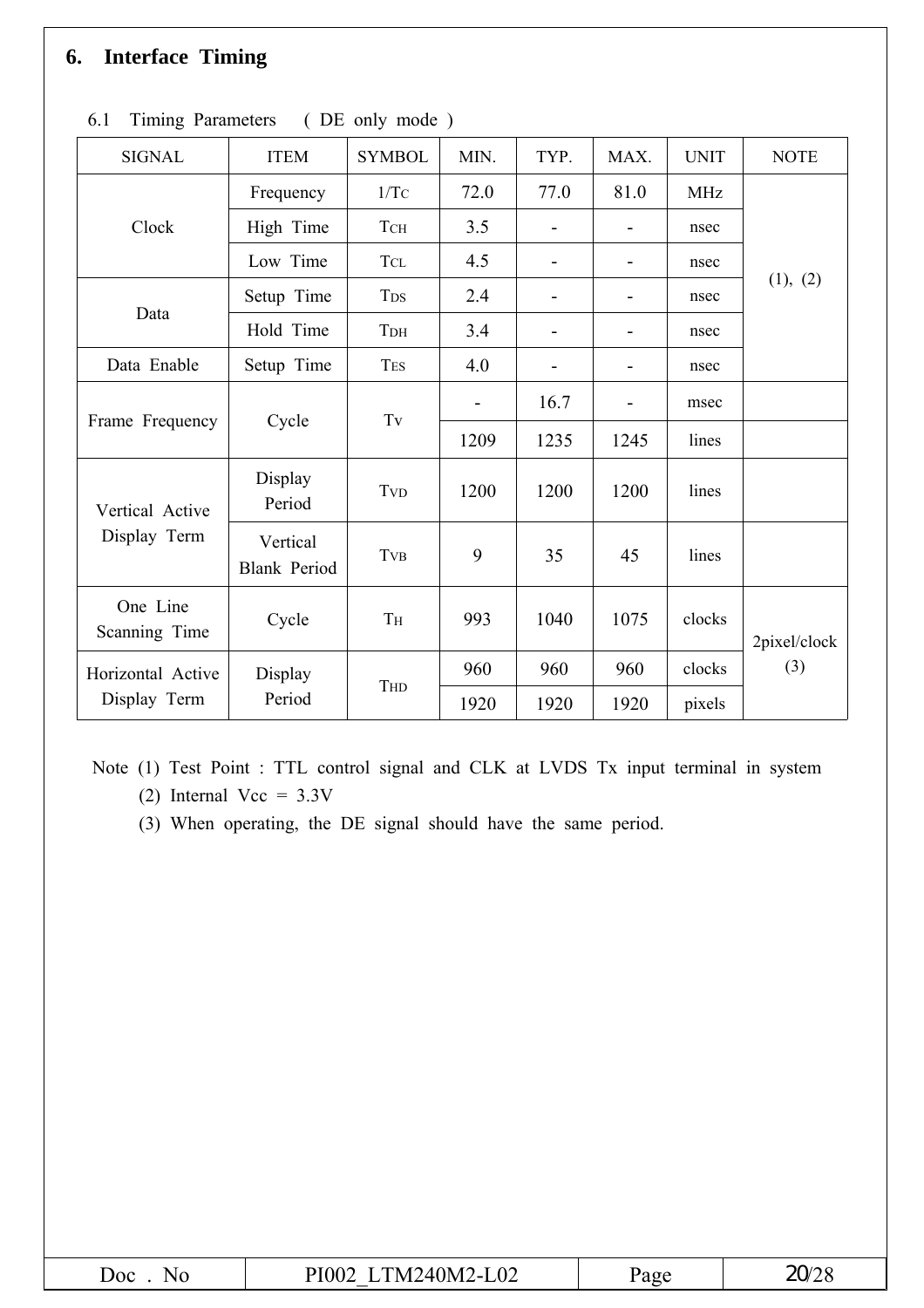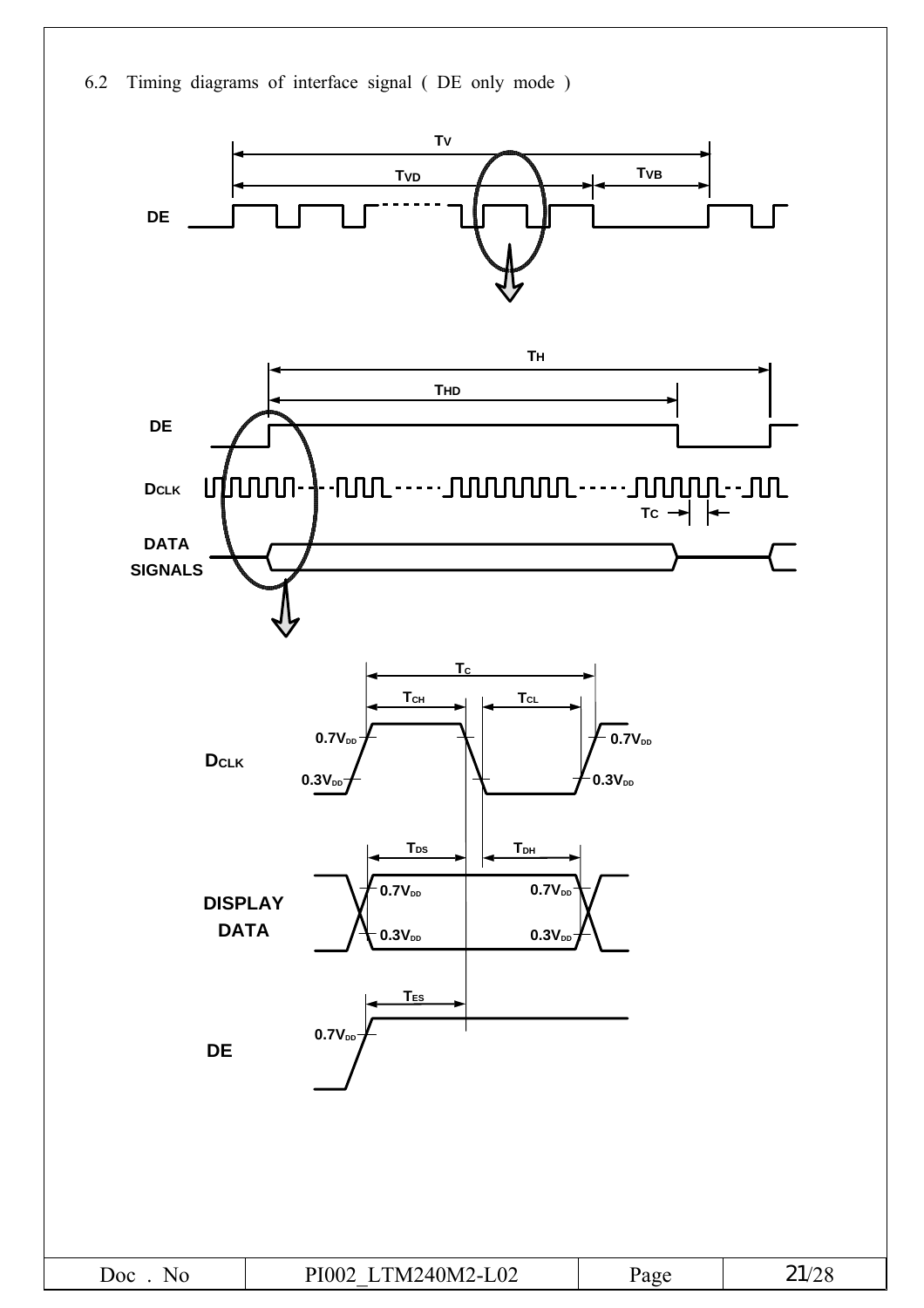#### 6.3 Power ON/OFF Sequence

To prevent a latch-up or DC operation of the LCD module, the power on/off sequence should be as the diagram below.



Power ON/OFF Sequence

- Note (1) The supply voltage of the external system for the module input should be the same as the definition of VDD.
	- (2) Apply the lamp voltage within the LCD operation range. When the back-light turns on before the LCD operation or the LCD turns off before the back-light turns off, the display may momentarily become abnormal screen.
	- (3) In case of VDD = off level, please keep the level of input signals low or keep a high impedance.
	- (4) T4 should be measured after the module has been fully discharged between power off and on period.
	- (5) Interface signal should not be kept at high impedance when the power is on.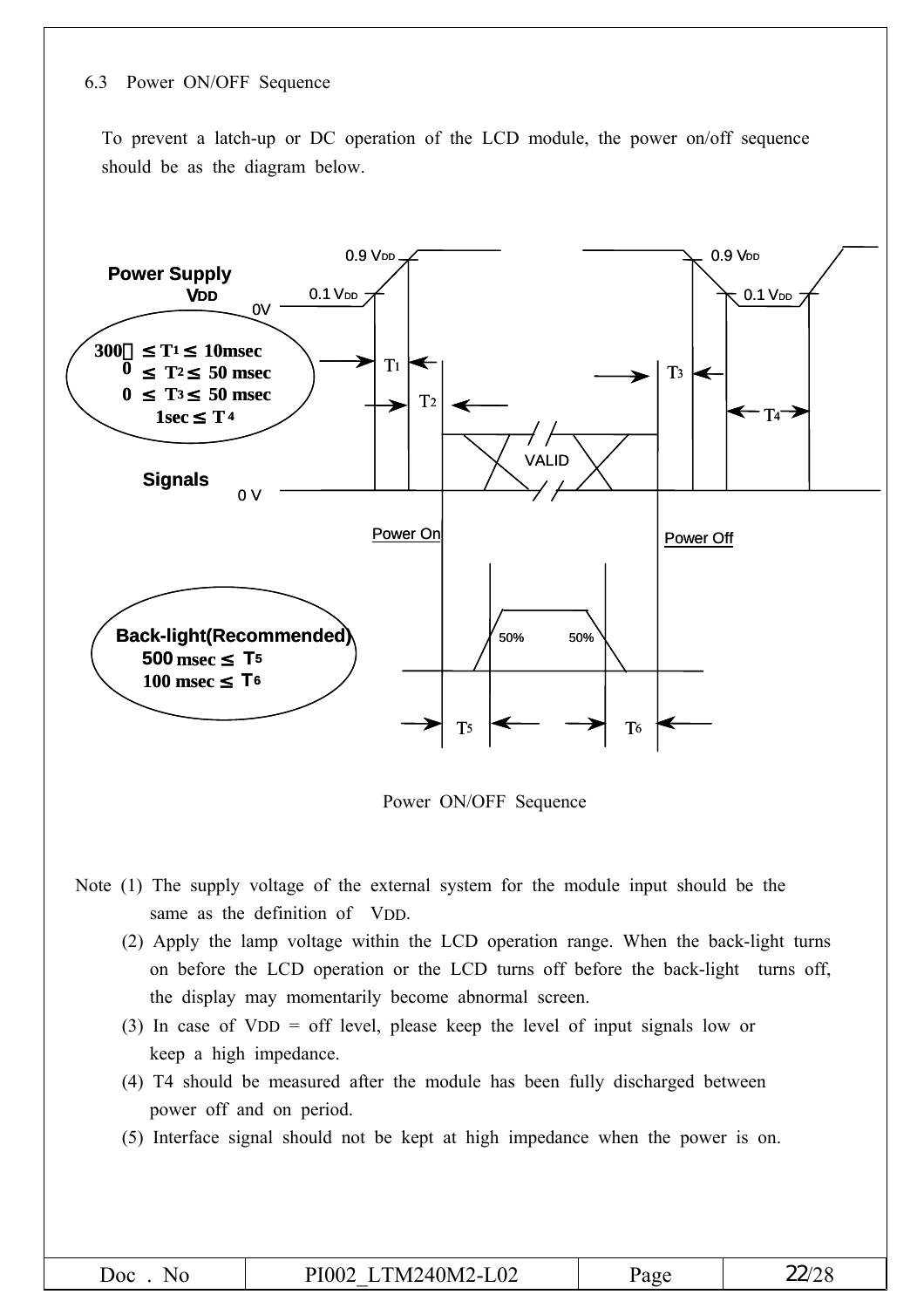#### 6.4 V**DD** Power Dip Condition



NOTE

- (1) The above conditions are for the glitch of the input voltage.
- (2) For stable operation of an LCD module power, please follow them. i.e., if typ V<sub>DD</sub> x 80% Vcc typ V<sub>DD</sub> x 90%, then Td should be less than 20ms.

| <b>Joc</b><br>Nz. | TM240M2<br>ഹ<br>ÞІ<br>O(Y)<br>$\sim$<br>LVZ.<br>______<br>__ | $\sim$ $\sim$<br>د ۲۱ | $\gamma$<br><b>ENSEC</b> |
|-------------------|--------------------------------------------------------------|-----------------------|--------------------------|
|-------------------|--------------------------------------------------------------|-----------------------|--------------------------|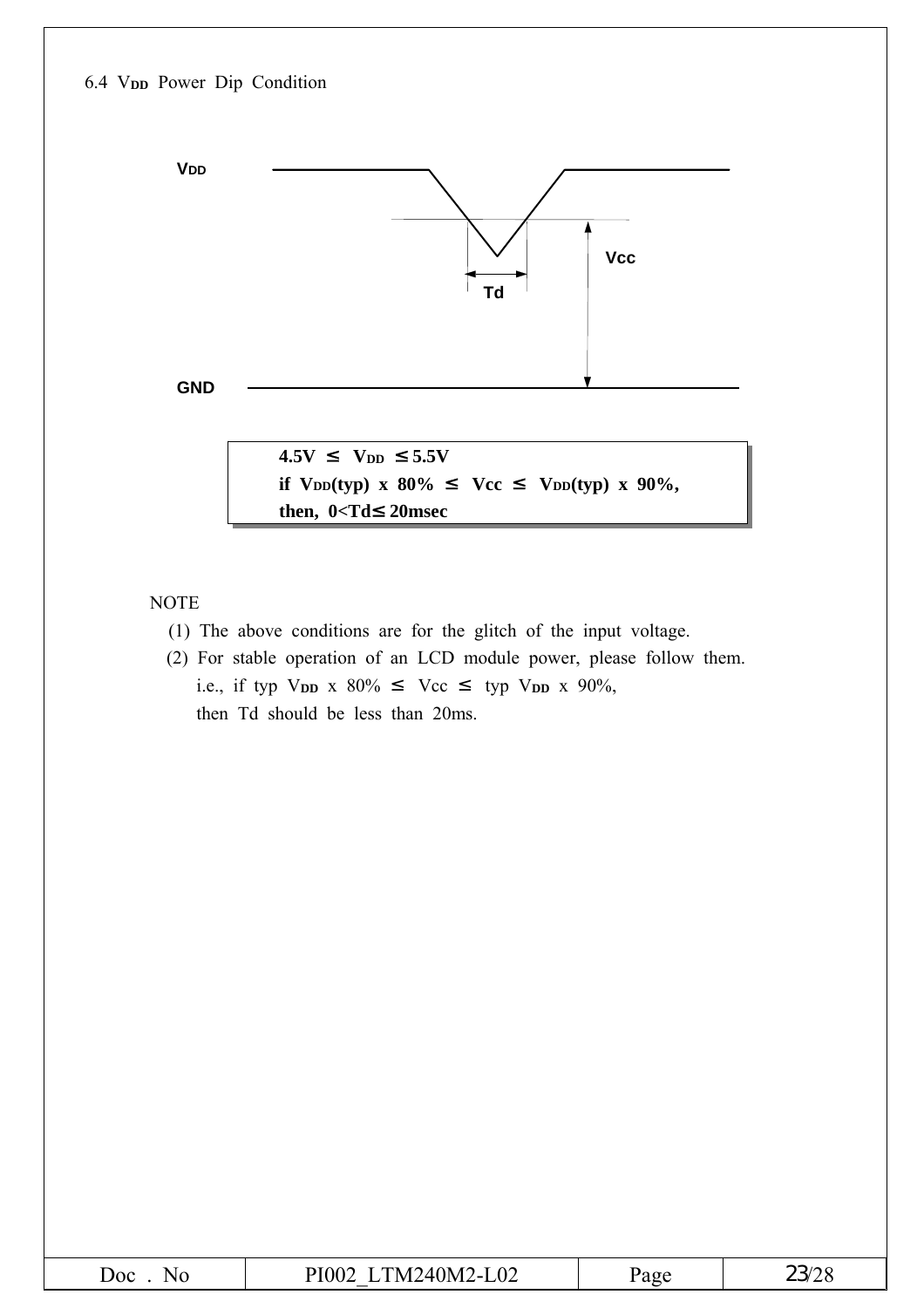#### 6.5 LVDS Input Characteristics

The Skew between LVDS Clock & LVDS Data should meet the spec.

|       | Min      | Max   | Condition |
|-------|----------|-------|-----------|
| Trsrm | -        | 300ps |           |
| Trslm | $-300pc$ | -     | 85MHz     |



- **T<sub>RSRM</sub>** : Time of Receiver Skew(Stobe) Right Margin
- **TRSLM : Time of Receiver Skew(Stobe) Left Margin**

| $I \cap I \cap I \cap I \cap I$<br>M<br>IM.<br>$\Delta$<br>лос<br>$\mathbf{v}$<br>- 1<br>ப∪∠<br>$\mathbf{v}$<br>.<br>_______<br>__ | AOP | 7IJ |
|------------------------------------------------------------------------------------------------------------------------------------|-----|-----|
|------------------------------------------------------------------------------------------------------------------------------------|-----|-----|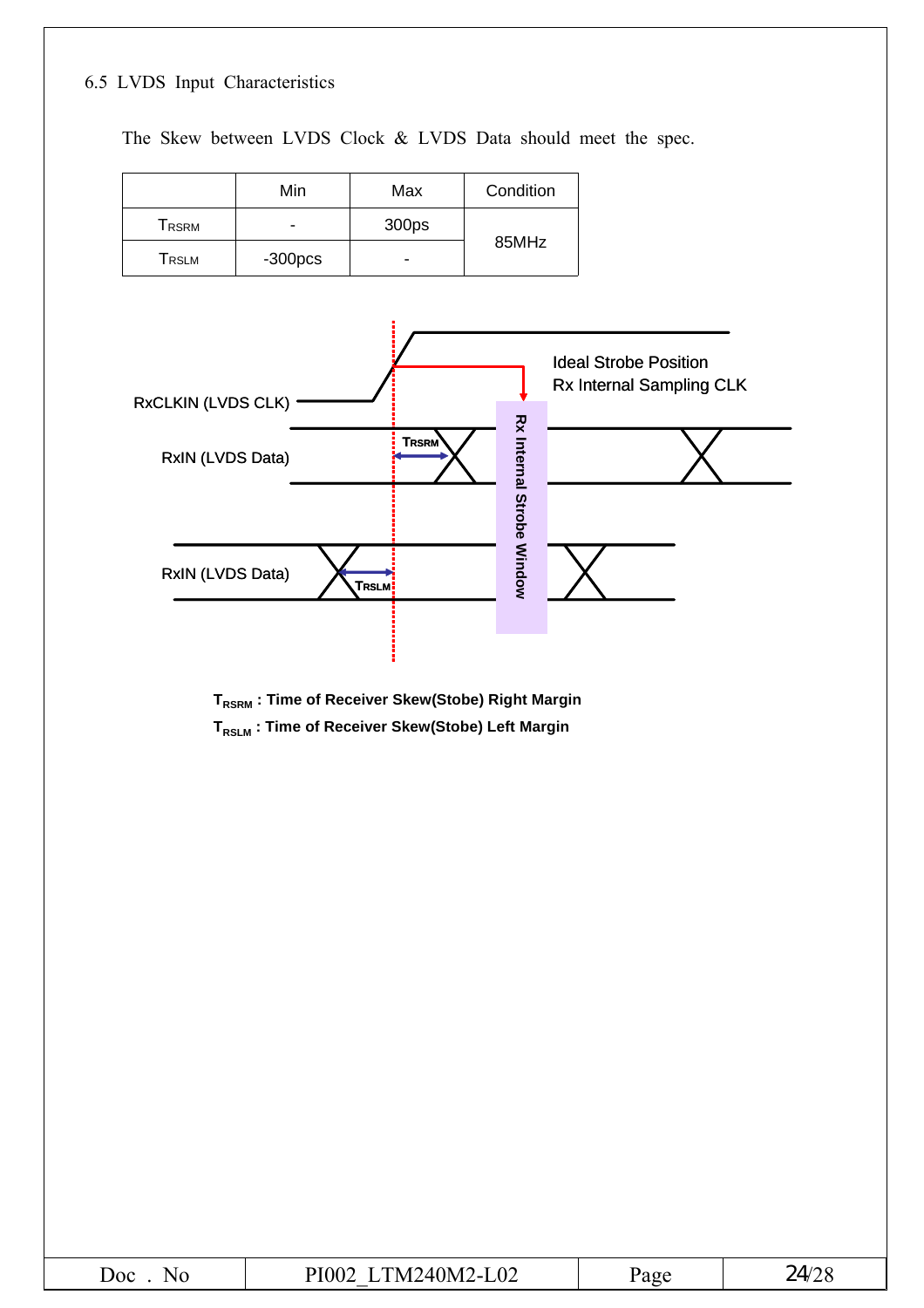### **7. Outline Dimension**

*[ Refer to the next page ]*

| $\overline{\text{C}^{\text{O}}}$<br>. . | $\Omega$<br>וח<br>- 1<br>ப∪∠<br>-- | ነወዶ | $   -$<br>∠∪ |
|-----------------------------------------|------------------------------------|-----|--------------|
|                                         |                                    |     |              |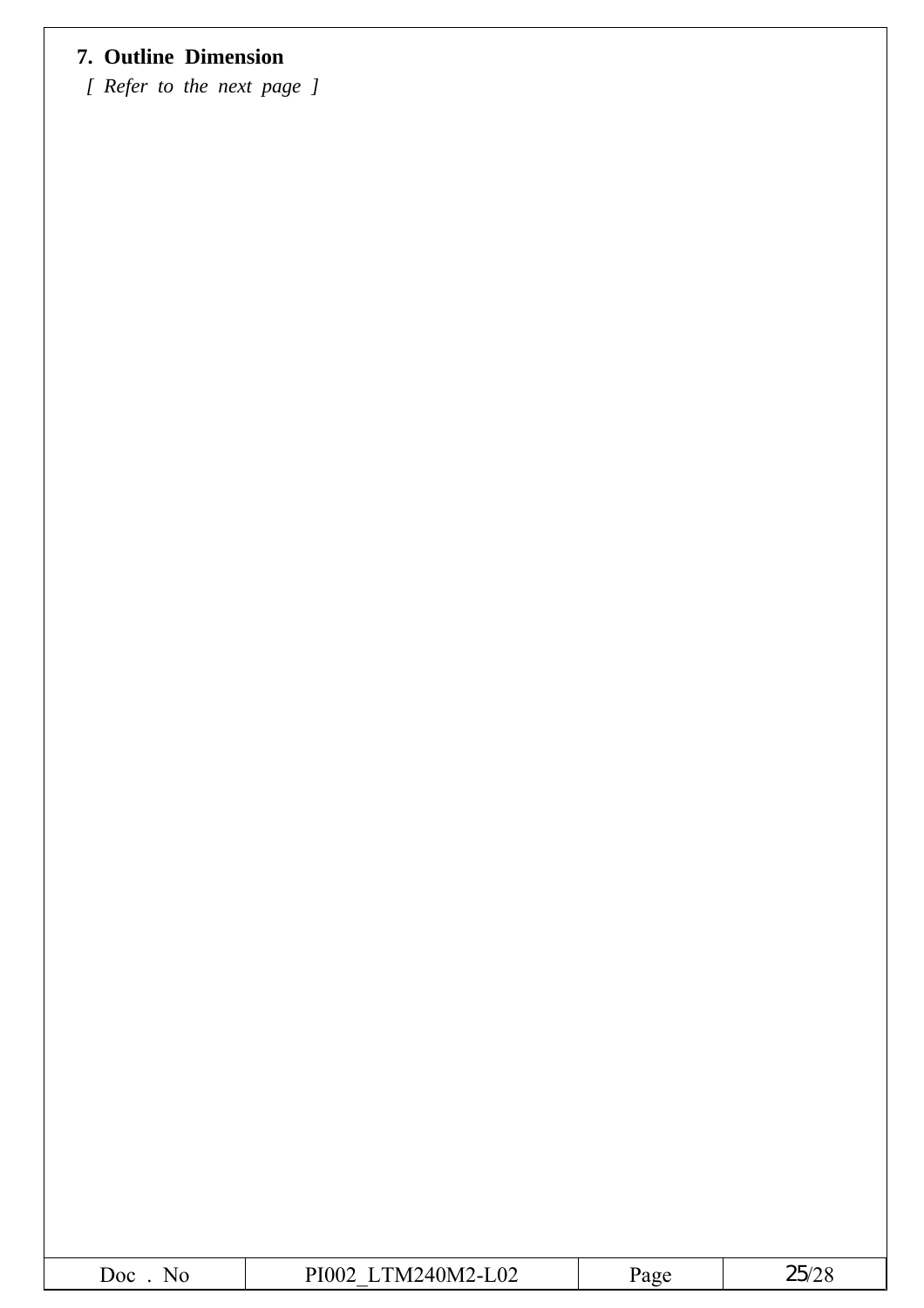

 $\overline{\phantom{a}}$ 

| <b>GENERAL</b>                         |              | TOL FRANCE |              |       |                  |                                     |                         |          |               |                |           |  |
|----------------------------------------|--------------|------------|--------------|-------|------------------|-------------------------------------|-------------------------|----------|---------------|----------------|-----------|--|
| <b>STEP</b>                            | <b>LEVEL</b> | 1/LEVEL 2  | <b>LEVEL</b> | REV   | DATE             |                                     | DESCRIPTION OF REVISION |          | <b>REASON</b> |                | CHC D BY  |  |
|                                        |              |            |              | UNIT  | mm               | DRA'N BY DES'D BY CHK'D BY APP'D BY |                         |          | MODEL NAME    | I.TM240M2-I.01 |           |  |
| $0 < X \leq 4$                         | ±0.05/       | 10.1       | ±0.2'        | SCALE |                  |                                     | H.S.KIM                 | U.G.LEE  |               |                |           |  |
| $4 \times X \leq 16$                   | ±0.08        | ±0.15      | ±0/3         |       | <b>TOLERANCE</b> |                                     | 2005.05 24              |          | PART/SHEET    | OUTLINE-DIM.   | SHEET 1/1 |  |
| $16 \times X \leq 64$                  | ±0'.12       | ±0.25      | 10.5         |       |                  | SAMSUNG ELECTRONICS                 |                         | SPEC. NO | <b>NAME</b>   |                |           |  |
| $64 \times X \le 256$ $\cancel{A}0.25$ |              | ±0.4       | 10.8         |       |                  |                                     |                         |          | CODE NO       |                | VER. 00   |  |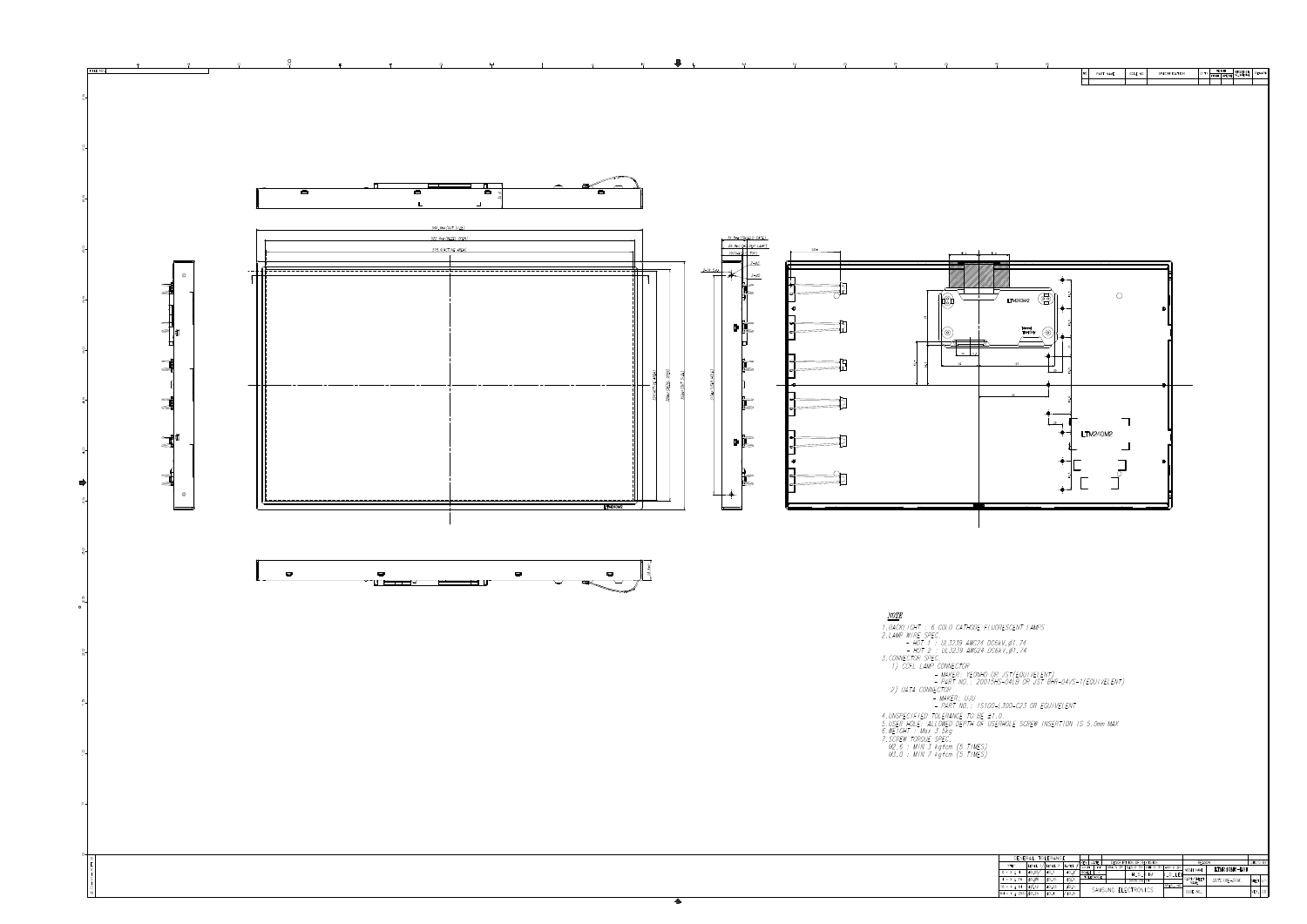#### **8. General Precautions**

#### 8.1 Handling

- (a) When the module is assembled, it should be attached to the system firmly using all mounting holes. Be careful not to twist or bend the modules.
- (b) Because the inverter use high voltage, it should be disconnected from power before it is assembled or disassembled.
- (c) Refrain from strong mechanical shock and /or any force to the module. In addition to damage, this may cause improper operation or damage to the module and CCFT back-light.
- (d) Note that polarizers are very fragile and could be easily damaged. Do not press or scratch the surface using the harder than a HB pencil lead.
- (e) Wipe off water droplets or oil immediately. If you leave the droplets for a long time, staining and discoloration may occur.
- (f) If the surface of the polarizer is dirty, clean it using some absorbent cotton or soft cloth.
- (g) The desirable cleaners are water, IPA(Isopropyl Alcohol) or Hexane. Do not use Ketone type materials(ex. Acetone), Ethyl alcohol, Toluene, Ethyl acid or Methyl chloride. It might permanent damage to the polarizer due to chemical reaction.
- (h) If the liquid crystal material leaks from the panel, it should be kept away from the eyes or mouth. In case of contact with hands, legs or clothes, it must be washed away thoroughly with soap.
- (i) Protect the module from static which may cause damage to the CMOS Gate Array IC.
- (j) Use finger-stalls with soft gloves in order to keep display clean during the incoming inspection and assembly process.
- (k) Do not disassemble the module.
- (l) Do not pull or fold the lamp wire.
- (m) Do not adjust the variable resistor located on the module.
- (n) Protection film for polarizer on the module should be slowly peeled off just before use so that the electrostatic charge can be minimized.
- (o) Pins of I/F connector should not be touched directly with bare hands.

|  | N.<br>$\mathbf{a}$ | $\overline{1}$ 02<br>$\angle 40$ M <sup>2</sup><br>.<br>υı<br>'N<br>.<br>∙L∪∠ | . av⊬ | ∠∪ |
|--|--------------------|-------------------------------------------------------------------------------|-------|----|
|--|--------------------|-------------------------------------------------------------------------------|-------|----|